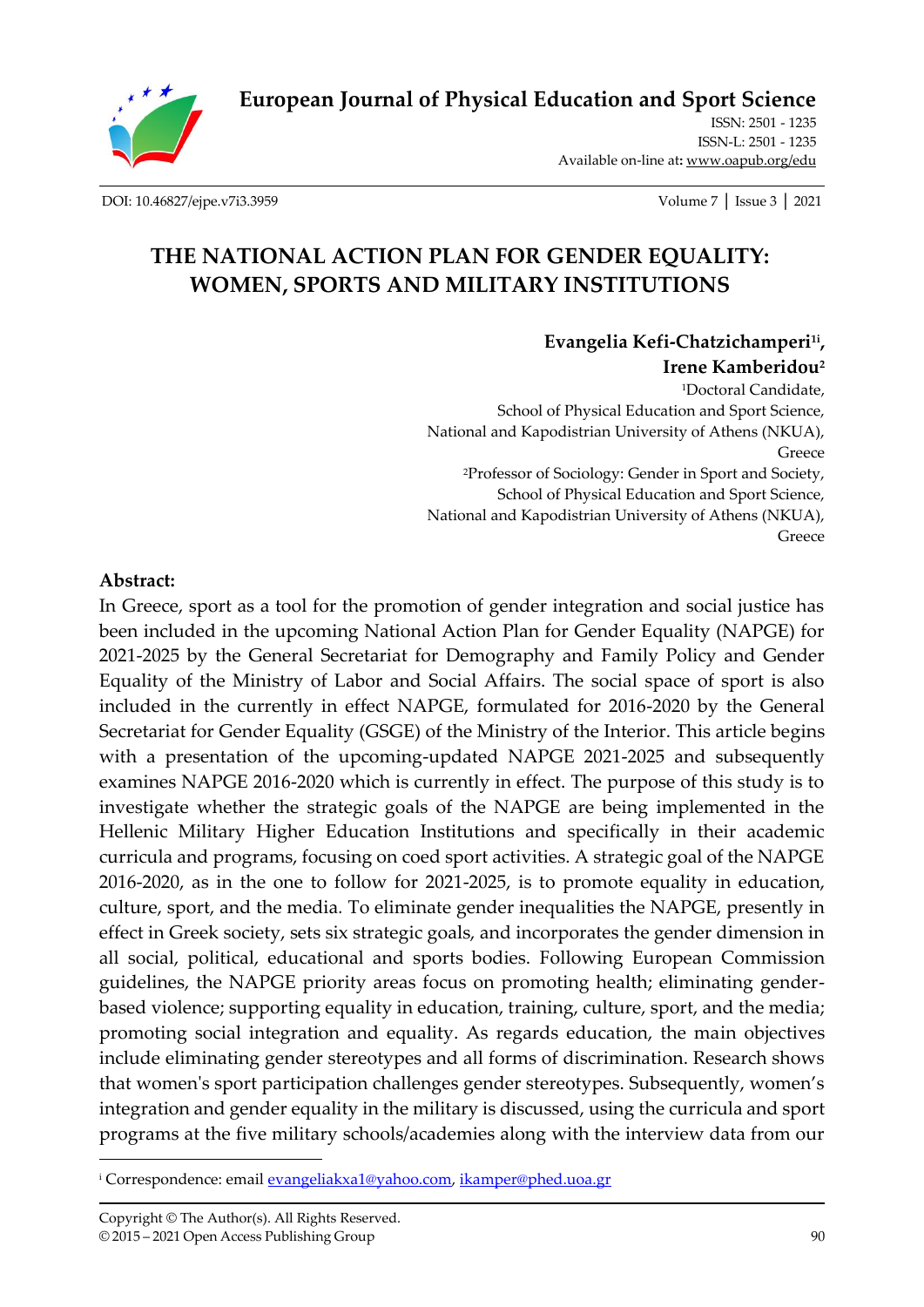previous study with twelve active-duty female officers, former cadets at these five institutions. Our findings indicate that the gender dimension is taken into account: the NAPGE is being implemented, to a certain extent. Our results show that coed sport activities and team sports cultivate acceptance, cohesion, teamwork, and collaborations, leading to women's integration and inclusion, in addition to a healthier and more productive military environment and culture.

**Keywords:** gender equality, women, Covid pandemic, coronavirus lockdowns, genderbased violence, multiple discrimination, gender harassment, Armed Forces, hegemonic masculinity, military institutions, gender gaps, retention, sport activities, team sports, coed sports

# **1. Introduction**

"*Multiple Discrimination means any discrimination, exclusion or limitation, to a person, based on more than one reason (e.g., race, color, national or ethnic origin, birth, religion or other belief, disability or chronic illness, age, family or social status, sexual orientation, identity or gender*" (NAPGE, 2018: 14).

In 2021 the European Parliament dedicated *International Women's Day* to the women throughout the world for their social, humanitarian, professional and scientific contributions during the Covid-19 pandemic, a period resulting in major social, political, and economic transformations. As is acknowledged globally, effective policies and measures, that include the gender dimension, are required to ensure growth and stability. Speaking at the informal Council of Ministers of Labor of the EU on "Gender equality as a driver of recovery in the post-Covid era", Maria Syregela, the Deputy Minister of Labor and Social Affairs announced that the new National Action Plan for Gender Equality (NAPGE) for 2021-2025 includes the effects of the pandemic, and the needs of the country; the integration of the gender dimension into all government policies; the fight against gender-based violence.<sup>i</sup>

We need point out here that during the Covid-19 lockdowns gender-based violence had risen, and not only in Greece, where the dialogue concerning the new National Action Plan for Gender Equality for 2021-2025 is ongoing<sup>ii</sup> (NAPGE, 2021). Specifically, the new National Action Plan for Gender Equality (NAPGE) was under public review until August 20, 2021 and is currently being prepared. The Ministry of Labor and Social Affairs posted on their official website, the digital version for public consultation-discussion and every public body, social partner and stakeholder was invited to participate by submitting comments, proposals or suggestions.<sup>iii</sup>

The four priority axes of the new and updated NAPGE for 2021-2025, as the previous one, includes the social space of Sport and that of Health. Specifically, priority axis 4, titled "Gender mainstreaming in sectoral policies", focuses on the integration of the gender perspective/dimension in all sectoral policies and, when needed, close cooperation with ministries, public bodies, and local authorities. Through this axis,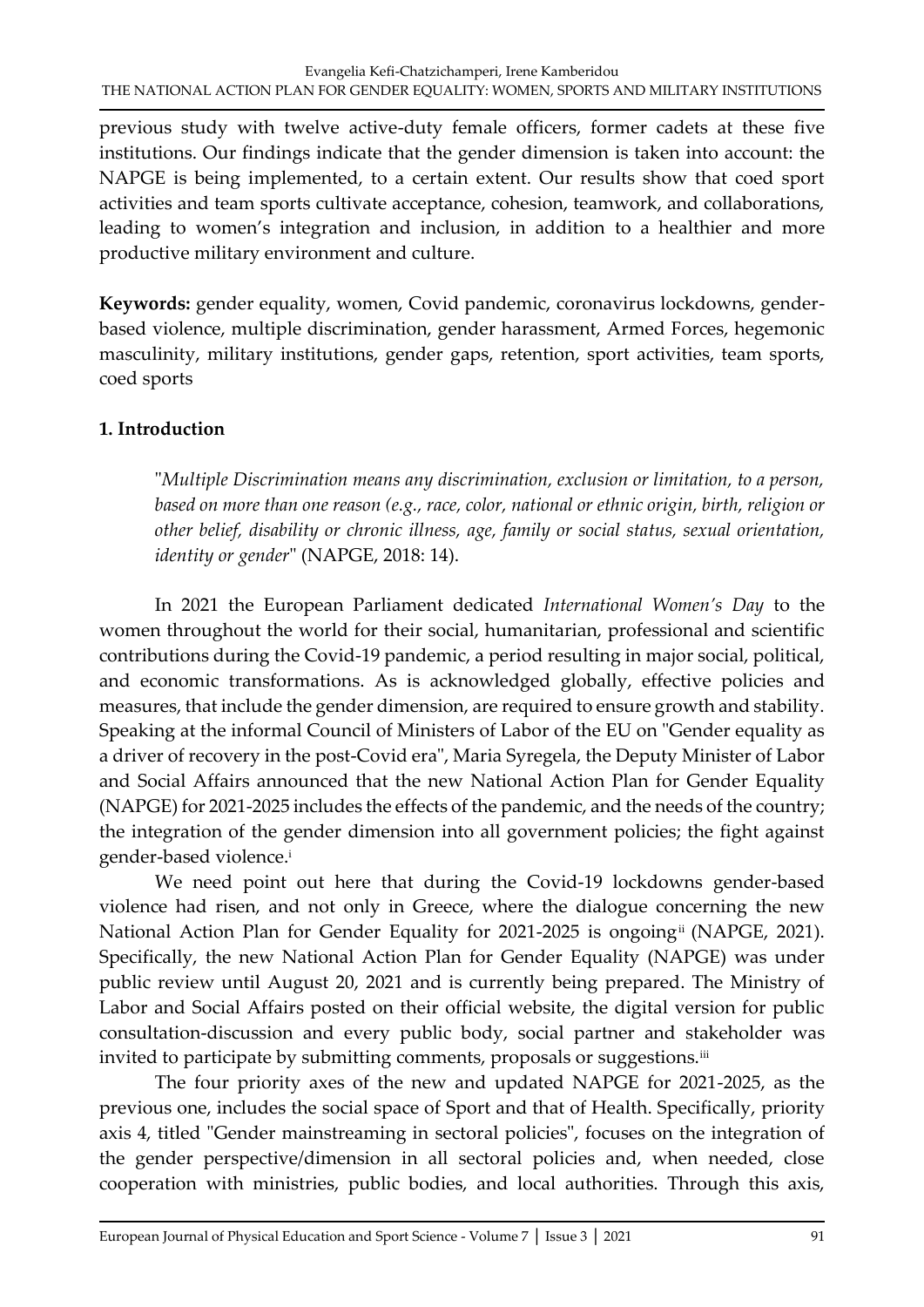efforts will be made to promote gender equality in budgets and policymaking in the fields of Education, Health, Sports, Culture, and the Media, and principally for vulnerable social groups (NAPGE, 2021).

Priority axis 4 also recommends producing more research that includes the gender dimension, specifically gender-based statistics and surveys to support monitoring (accountability), planning, promoting, and adapting gender equality actions. Each thematic axis and action subsequently deals with specific objectives, such as promoting gender equality in sport or promoting gender equality in culture. For example, *Action 2.2.1* in this priority axis concerns legislative interventions for the promotion of women in leadership and decision-making positions in sport governing bodies (SGBs), federations and associations with corporate social responsibility. *Objective 4.6* concentrates on promoting gender equality in sports and *Action 4.6.1* in increasing and reproducing women's participation in sports programs through awareness raising campaigns and cooperation with local authorities, as well as providing safe and accessible sports facilities for women through collaborations with the General Secretariat for Gender Equality. *Action 4.6.1* also deals with eliminating sexism, sexual harassment, and violence in sport. Additionally, the NAPGE includes health maintenance and health management through awareness-raising workshops for older women on the role of exercise and diet (NAPGE, 2021: 51, 60, 70, 86, 88).

The Hellenic Ministry of Culture and Sportsiv has submitted a series of actions, targets/objectives, actions, and priority axes, the first being preventing and eliminating gender-based violence, including domestic violence, which as previously cited has increased significantly during the coronavirus pandemic. Furthermore, the Ministry of Culture and Sports has already launched collaborations and discussions on including the gender dimension in education; promoting gender equality in sports; supporting women's participation in coaching and in decision-making positions; eliminating all forms of violence, such as abuse of power, including harassment and racism in sport (NAPGE, 2021: 39, 42, 51).

According to the new NAPGE (2021), women's participation in sports has been rising, although at a significantly smaller rate than that of men who have integrated sports as a leisure activity. This conclusion is drawn from the 2016 Eurobarometer study on the frequency of sport, exercise, or physical activity of those over the age of 18, which shows that women exercise less than men: only 6,1% women as compared to 12,3% men declared they exercise on a daily basis or almost every day, while in 2011 the respective percentages were 4,9% και 11,7%. Apparently, there is a slight increase for both genders. A similar difference is shown in the percentages of those who never play sports: 68.6% for women and 53.7% for men. Moreover, there is a decrease in the percentage of people with positive perceptions/views concerning their health during the 2005-2017 period. In 2018, 74.2% women and 78.4% men declared/believed they enjoyed good health, which was a slight decrease as compared to 2005 where the percentages were 75% and 80% respectively. Regarding their access to adequate health care, in 2018, about 11.3% women and 9% men, said they were satisfied (NAPGE, 2021: 8-9).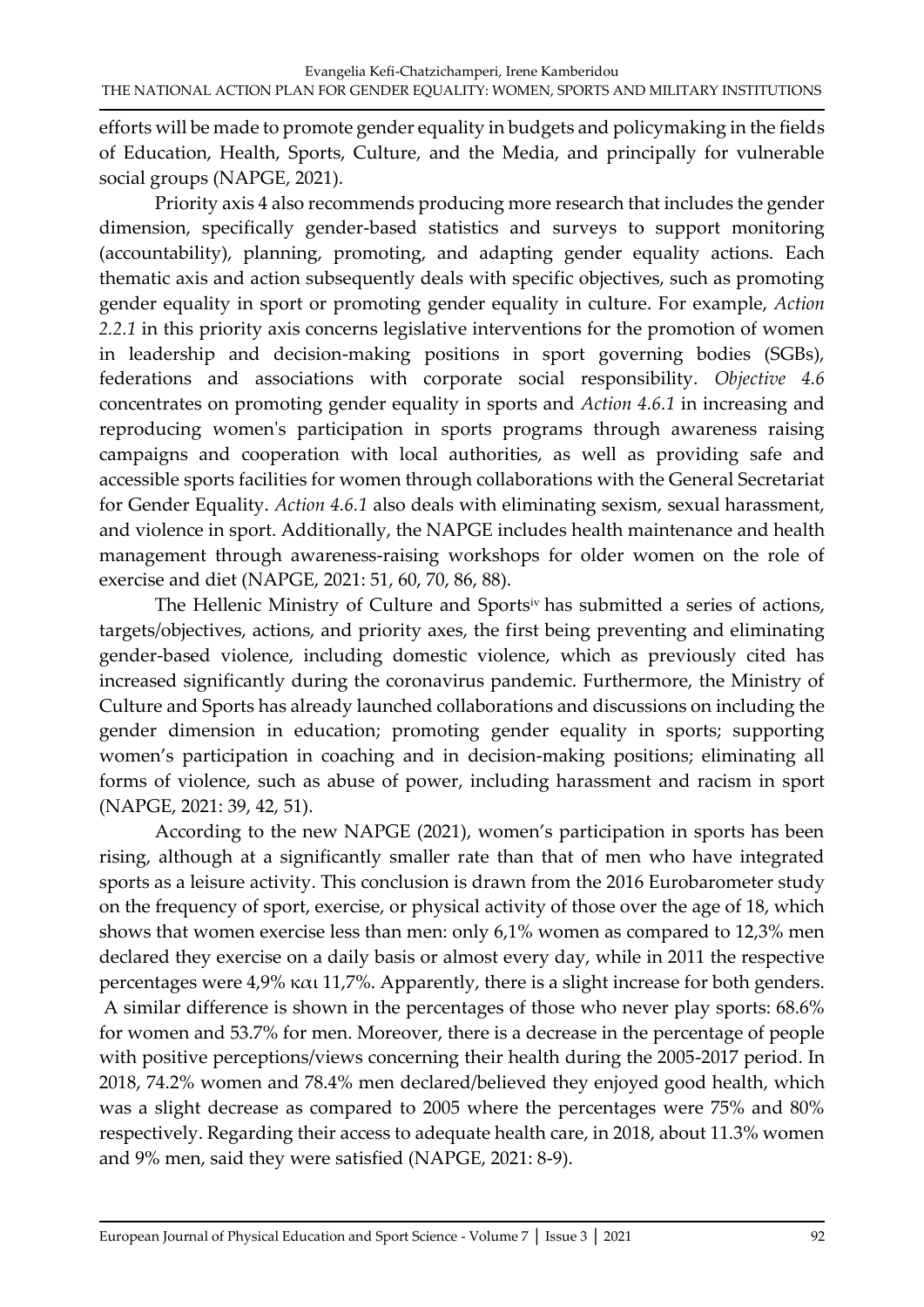#### **2. Material and Methods**

We begin with a presentation of the upcoming National Action Plan for Gender Equality (NAPGE) for 2021-2025 by the General Secretariat for Demography and Family Policy and Gender Equality of the Ministry of Labor and Social Affairs, and subsequently examine the NAPGE 2016-2020 which is currently in effect.

The purpose of this study is to determine whether the strategic goals of the National Action Plan for Gender Equality (NAPGE) are being implemented in the Hellenic Military Higher Education Institutions, and if so, to what extent. Special importance will be placed on the military sports curricula and programs at the Hellenic Military, Naval, and Air Force Academies (five military academies/schools).

Accordingly, following a literature review on ensuring a gender balance in military institutions and implementing the NAPGE, we discuss the data of our previous study (Kefi-Chatzichamperi, Kamberidou, & Patsantaras, 2020), which included interviews with twelve active-duty female officers who had been enrolled as cadets in the five Hellenic Military Higher Education Institutions, and graduated in the years 2000, 2008, 2009, 2011, 2012, 2014, 2015. We present their views regarding the promotion of gender equality in this military culture: to wit the implementation of the NAPGE in the five military academies.

The 12 women who participated in the semi-structured interviews, are all highranking military officers today, former graduates: seven from the Hellenic Army Academy; one from the Hellenic Military Nursing Academy; two from the Hellenic Military Academy of Corps Officers; one from the Hellenic Naval Academy; one from the Hellenic Air Force Academy. To protect their anonymity, we will not be using their names but addressing them as: Officer 1, Officer 2, Officer 3, and so forth. We chose the narrative which is rich in rhetorical statements that describe personal experiences, in addition to being more detailed, and focusing on facts and actions (Lidaki, 2016; Pantouli, 2015). Our findings show that women's participation in sport activities (individual, team or coed) can lead to eliminating or challenging gender stereotypes and promoting gender equality.

#### **3. The upcoming National Action Plan for Gender Equality: NAPGE 2021-2025**

The new National Action Plan for Gender Equality (NAPGE) in Greece for 2021-2025 is in line with: the strategic framework of the UN Agenda 2030 for Sustainable Development; the Council of Europe Strategy for Gender Equality 2018-2023; the European Strategy for Gender Equality 2020-2025; the Development Plan for the Greek Economy and the Gender Equality requirements for 2021-2027.

NAPGE 2021-2025 is organized around four priority axes, each spotlighting a specific thematic dimension of gender equality policies. The theme of preventing and eliminating social stereotypes, prejudices, and discrimination is integrated and highlighted in all four axes (and in all thematic policies, objectives, and actions).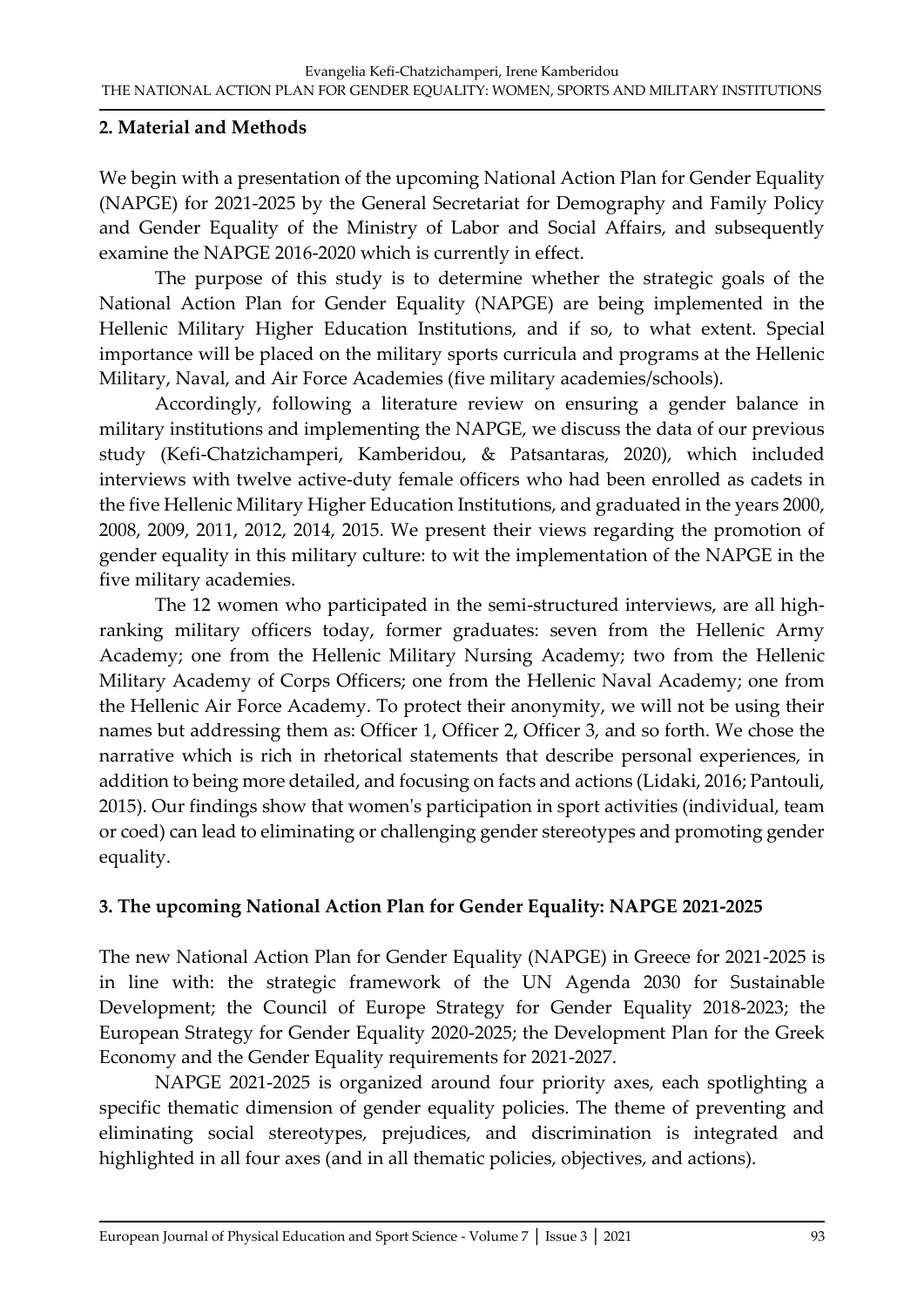In other words, the NAPGE 2021-2025 has four Priority Axes, the first being to eliminate gender and domestic violence. We need reiterate that domestic and genderbased violence has risen, and not only in Greece, with the coronavirus lockdowns being a major contributing factor. *Priority Axis 2* involves equal access to leadership positions and decision-making roles. *Priority Axis 3* promotes equal participation in the workplace (labor force), and *Priority Axis 4* gender mainstreaming in sectoral policies.

As regards domestic violence in Greece, the year 2020 was the year in which Law 4531/2018 was implemented, ratifying the *Istanbul Convention*, <sup>v</sup> specifically the Council of Europe Convention on Preventing and Combating Violence Against Women and Domestic Violence, adapted to Greek Legislation. What followed was the country's assessment concerning the correct implementation of the *Istanbul Convention* by the Group of Experts on Action against Violence against Women and Domestic Violence (GREVIO), with an evaluation period of three months (September 2021). vi It is important to point out here that there is a significant gap in the data concerning violence against women which has increased despite legislation.

In 2019 legislation for the promotion of gender equality, and the prevention and elimination of gender-based violence was passed in Greece (Law 4604/2019, A' 50), ratifying the Convention of the Council of Europe for the Prevention and Combating of Violence against Women and Domestic Violence. The previous law (Law 4431/2018, A' 62) had set the first framework in this direction. However, the conception of a legislative framework is not enough to produce the desired results. Otherwise, the violence against women would not have increased.

We need coordinated efforts from all stakeholders (as provided in article 10 of Law 4604/2019) to integrate the gender dimension into public policies in order to develop projects and actions aimed at achieving equality and improving the country's rank in the annual Gender Equality Index of the European Institute for Gender Equality (EIGE). Greece ranks last in the EU in terms of the Gender Equality Index for 2020 with the data for 2018, remaining in the same position since 2010, despite the slight improvement in the index compared to 2010 and 2017. On the other hand, the data indicates that Greece performs well in the fields of Health and the Economy (NAPGE, 2021: 5).

Since the new NAPGE 2021-2025 has not been finalized yet, we will examine the NAPGE 2016-2020 which is the one presently being disseminated and implemented in Greek society. The purpose of this study is to determine whether the strategic goals of the NAPGE 2016-2020 are being implemented in the Hellenic Military Higher Education Institutions, and specifically the NAPGE goal that promotes equality in education, culture, sport and the media*.* The current NAPGE sets six strategic goals in order to eliminate gender inequalities, incorporating the gender dimension in all social, political, educational and sports bodies.

### **4. NAPGE 2016-2020: Sport and social inclusion**

Gender equality is not only a "female issue" but a universal one, argued Foteini Kouvela, the Secretary-General for Gender Equality in 2018, in her introductory note, presenting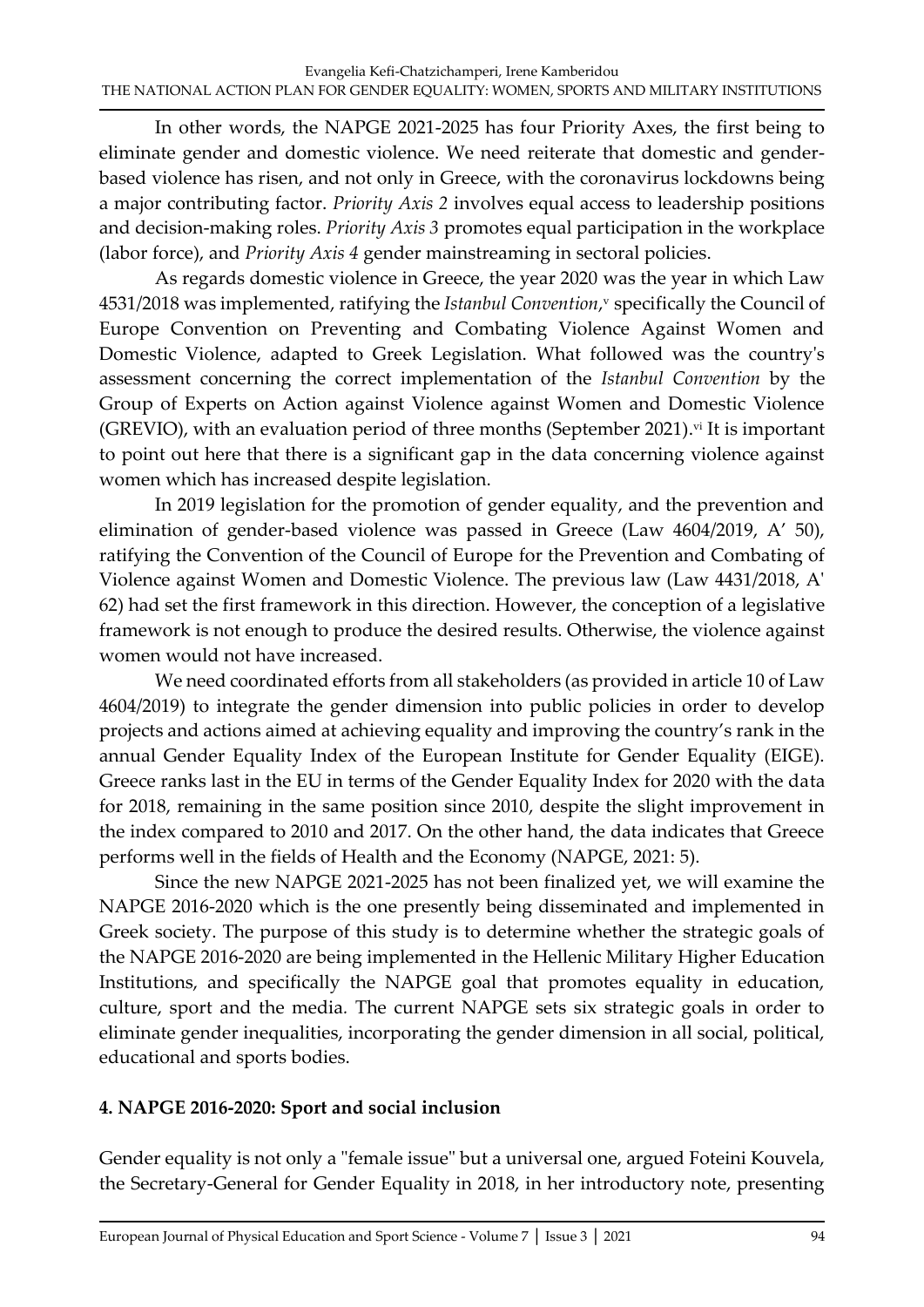the National Action Plan for Gender Equality (NAPGE). Gender equality is a universal principle, as formulated in the UN Millennium Development Goals, the declarations and documents of the European Union, and in those of other international organizations (NAPGE, 2018).

The General Secretariat for Gender Equality (GSGE) has been striving to eliminate diverse forms of social exclusion (socioeconomic inequalities) between women and men, which is clearly shown in the National Action Plan for Gender Equality 2016-2020 which has also incorporated the NAPGE 2010-2013. The GSGE had taken into account the conditions that emerged during the economic crisis, in addition to discussions and collaborations with experts and representatives from the academia, civil society, the public, social and political spheres (NAPGE, 2018).

The NAPGE 2016-2020, in its seven priority axes includes Sports and Health, emphasizing the significant role of sports in promoting social inclusion. It covers seven priority axes/chapters: (1) the social inclusion and equal treatment of women who confront multiple discrimination; (2) gender-based violence; (3) the workplace/labor market, in addition to the work-family imbalance; (4) education, training, culture, sports and media; (5) health; (6) women's participation in power structures; (7) women in decision-making centers and processes, to wit the leadership gap.

The NAPGE is of national scope and has the following goals: gender integration in all social and political fields; the implementation of special measures and/or positive actions to prevent, end or tackle gender inequalities; eliminating discrimination and stereotypes that undermine democracies. Accordingly, the strategic objectives of the NAPGE involve:

- **•** Protecting women's rights, with an emphasis on vulnerable social groups vii including migrant and refugee women.
- **•** Preventing and confronting violence against women in society, the workplace, and the family.
- Supporting women's employment and dealing with the consequences of the decline in the male labor force in terms of gender identities and gender relations.
- **•** Promoting equality in education, culture, sports and the media.
- Eliminating gender inequalities in health.
- Achieving a gender balance in decision-making positions/centers, namely eliminating women's underrepresentation.

# **4.1 Multiple discrimination**

The NAPGE's Priority Axes—in accordance with the guidelines of the European Commission to Member States—covers the policy area which deals with the social inclusion and equal treatment of women who are subject to multiple forms of discrimination. The term *multiple discrimination* defines social exclusion which is based on more than one reason: e.g., gender, race, color, ethnic identity, national origin, religion, disability, age, etc. (NAPGE, 2018).

In this priority axis,<sup>viii</sup> the Gender Secretariat for Gender Equality (GSGE) focuses on women who confront multiple discrimination, not only due to gender, but as a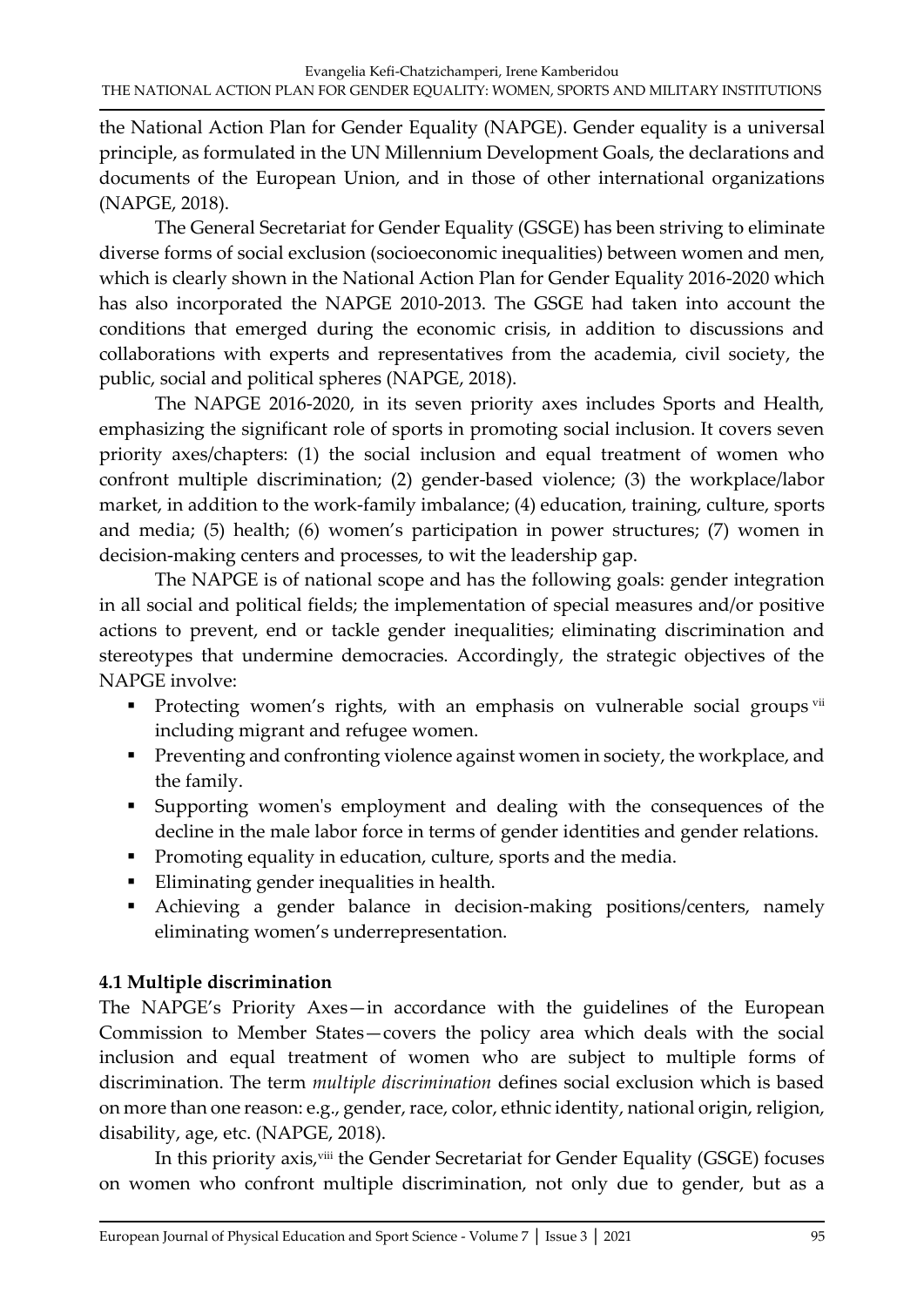vulnerable social group*,* namely social exclusion attributed to physical or mental disability, sexual orientation, and drug addiction; being homeless, a former prisoner, a refugee woman, a Roma, a single parent, a victim of domestic violence, a victim of trafficking, etc. The other five policy areas (priority axes) include: Gender-based violence; Work-life balance or rather imbalance; Education, training, culture, sports and the media; Health; Decision-making positions (NAPGE, 2018).

The third priority axis/chapter of the NAPGE 2016-2020 titled "Education, Training, Culture, Sports and Media", discusses eliminating stereotypes and all forms of discrimination based on gender, in view of the economic, social, cultural, and political changes in the past decades, and not only in Greece. This priority axis has adopted the model of the European Commission's Directorate-General for Education and Culture, which includes the "Education and Training, Culture and Media, Youth, Sport and Languages" (NAPGE, 2018: 64).

Gender gaps or inequalities in education, in the education system, as regards curricula and perceptions, persist today, reproducing gender stereotypes in public and private spheres. Accordingly, in this priority axis Objective *1* discusses the long-standing goal of the General Secretariat for Gender Equality (GSGE) in promoting equality and respect for diversity through formal education, science, and research. *Objective 2* deals with promoting gender equality in lifelong learning and informal education and training. *Objective 3* focuses on eliminating social prejudices and promoting equality through the mass media. *Objective 4* examines the promotion of gender equality through cultural creations, cultural policies, and so forth (NAPGA, 2018: 79). We must not forget that sport, the social space of sport, is also a part of culture.

As regards *Objective 5*, which focuses on promoting gender equality through sports, a brief sample of the NAPGE 2017-2020 timetable<sup>ix</sup> follows:

| <b>Actions</b>                                   | <b>Table 1.</b> Objective 9. I following Octivity Equality in oports 2017 2020<br><b>Implementing Bodies</b> |
|--------------------------------------------------|--------------------------------------------------------------------------------------------------------------|
|                                                  |                                                                                                              |
| Including-incorporating the gender perspective   | General Secretariat for Gender Equality (GSGE),                                                              |
| in the National Action Plan for Sports           | General Secretariat of Sports,                                                                               |
|                                                  | KETHI: Research Centre for Gender Equality                                                                   |
| Training seminars for Ministry staff responsible | GSGE; General Secretariat for Sports.                                                                        |
| for design and implementation of sports          | Ministry of Culture and Sports,                                                                              |
| policies that include the gender perspective     | INEP/EKDDA: National Centre for Public                                                                       |
| (gender mainstreaming).                          | Administration and Local Government                                                                          |
| Monitoring-checking that the non-sexist          | GSGE, Ministry of Culture & Sports,                                                                          |
| language guide is applied in public documents    | General Secretariat or Sports, supervised bodies                                                             |
| Establishing a double mandatory quota on         | GSGE,                                                                                                        |
| number of men and women candidates,              | General Secretariat for Sports,                                                                              |
| percentage of members on Boards of SGBs,         | <b>Greek Parliament</b>                                                                                      |
| associations, federations, etc.                  |                                                                                                              |
| Introducing gender perspective in sport          | GSGE; General Secretariat for Sports,                                                                        |
| federations, evaluations and financing           | Sport associations/federations                                                                               |
| Organizing Pan-Hellenic Congress                 | GSGE, KETHI, General Secretariat for Sports,                                                                 |
| with workshops on Women and Sports               | Academia-universities, Women's organizations,                                                                |
|                                                  | NGOs, SGBs, sports associations, federations                                                                 |

**Table 1:** Objective 5: Promoting Gender Equality in Sports 2017-2020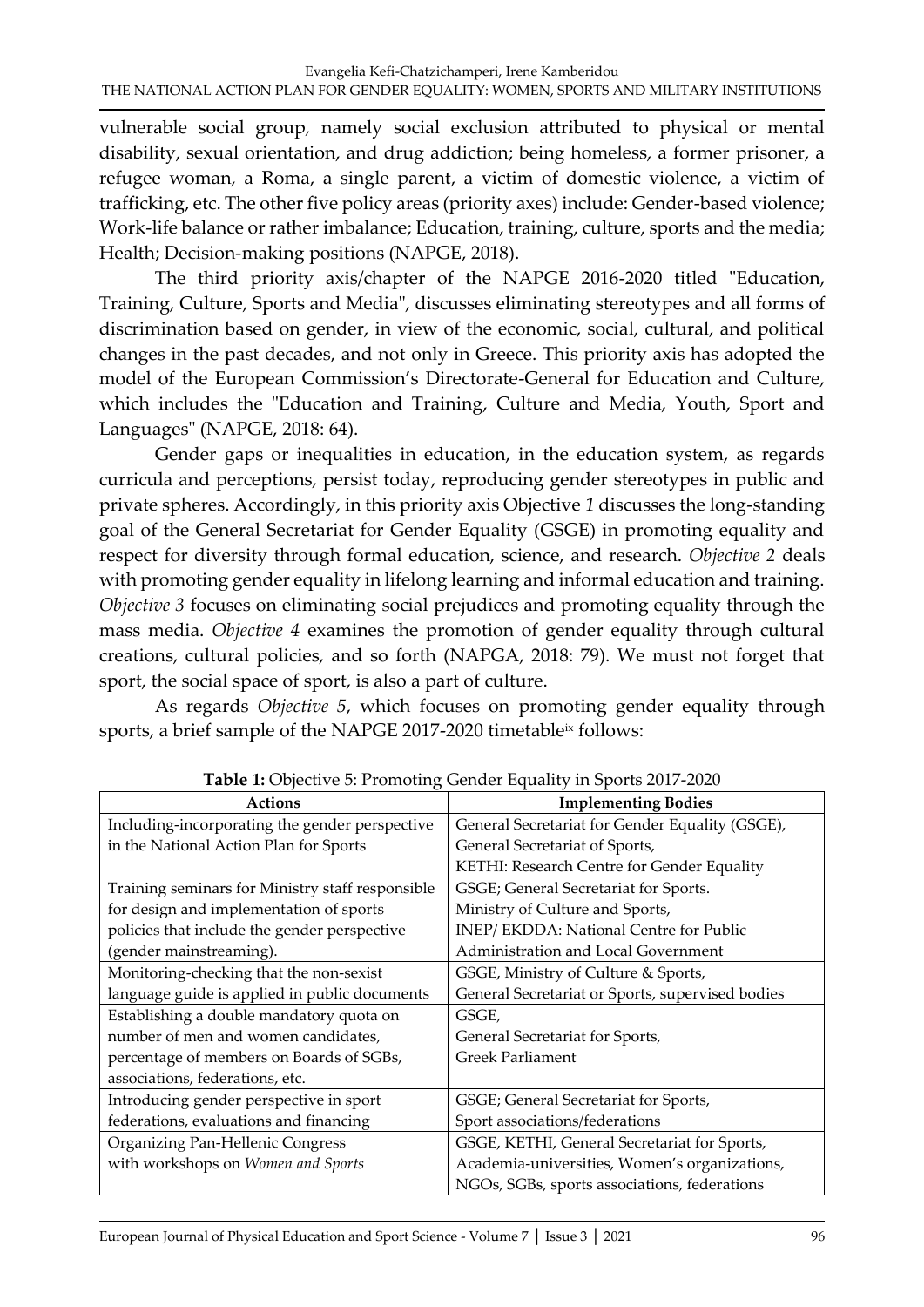| Awareness raising campaigns during European    | GSGE, General Secretariat for Sports,               |
|------------------------------------------------|-----------------------------------------------------|
| Sports Week every September: mass media,       | Municipalities, National Radio and Television       |
| social media, printed material.                | (ERT), Hellenic Olympic Committee (HOC)             |
| Encouraging women's participation in sports    | GSGE, Municipal Commissions for Gender              |
| programs; Designing special programs for       | Equality, Cultural, Sports and Youth Organizations, |
| women who confront multiple discrimination     | Municipal bodies in charge of Sports;               |
|                                                | INEP/EKDDA.                                         |
| Education and training programs for athletes,  | GSGE, General Secretariat for Sports, Hellenic      |
| coaches and administrative staff on preventing | Olympic Committee (HOC), Sport and Coaching         |
| and eliminating violence against women,        | organizations, sport bodies, associations, SGBs     |
| sexism and gender stereotypes.                 |                                                     |
| Preparing a Code of Conduct for Coaches with   | General Secretariat for Sports, GSGE, KETHI, HOC,   |
| regard to sexual violence and harassment.      | University Departments and Schools of Physical      |
|                                                | Education & Sport Science, Sport bodies             |

So, have all of the above actions, including those discussed in this paper so far, been implemented fully, partly or to some extent in Greece's Military Higher Education Institutions?

We need reiterate that this study examines the implementation of the National Action Plan for Gender Equality (NAPGE) in the five Hellenic Military Higher Education Institutions (the five military academies/schools), and specifically the promotion of gender equality through sports, and coed sport activities in particular.

It is important to point out here that the Hellenic Military Higher Education Institutions are made up of five academies/schools of the Ministry of National Defence: (1) the Hellenic Army Academy, founded in 1828, (2) the Hellenic Military Academy of Corps Officers, founded in 1926, (3) the Hellenic Military Nursing Academy, founded in 1946, (4) the Hellenic Naval Academy, founded in 1845 and (5) the Hellenic Air Force Academy founded in 1931. The five military academies are equivalent to university studies, with the same entry requirements and qualifications as any other constitutionally recognized and accredited public university in Greece (Karabelias, 2009; Kaffes, 2013; Kefi-Chatzichamperi, Kamberidou, & Patsantaras, 2020).

We argue that coed sports (mixed-gender teams) can be used as an *integration tool* for women in military institutions, in the long-run contributing to women's inclusion. Coed sport participation and exercises serve as a means of bridging the gender-divide and eliminating "*gender harassment*" (Kamberidou, 2019: 23-24). At this point we need refer to *Objective 1* in the NAPGE's fourth priority axis (*education, training, culture, sport and media)* which proposes introducing seminars on gender equality (where they do not exist) at Higher Military Educational Institutions (the five military academies), as well as Police Academies (NAPGE, 2018: 68).

Additionally, gender awareness-raising programs and training for civilian and military personnel of the Ministry of National Defense is proposed in *Objective 2* of the fourth axis. This action recommends collaborations between the Ministry of Education, the Institute of Educational, Policy, the General Secretariat for Gender Equality (GSGE), the National Centre for Public Administration and Local Government (EKDDA), and the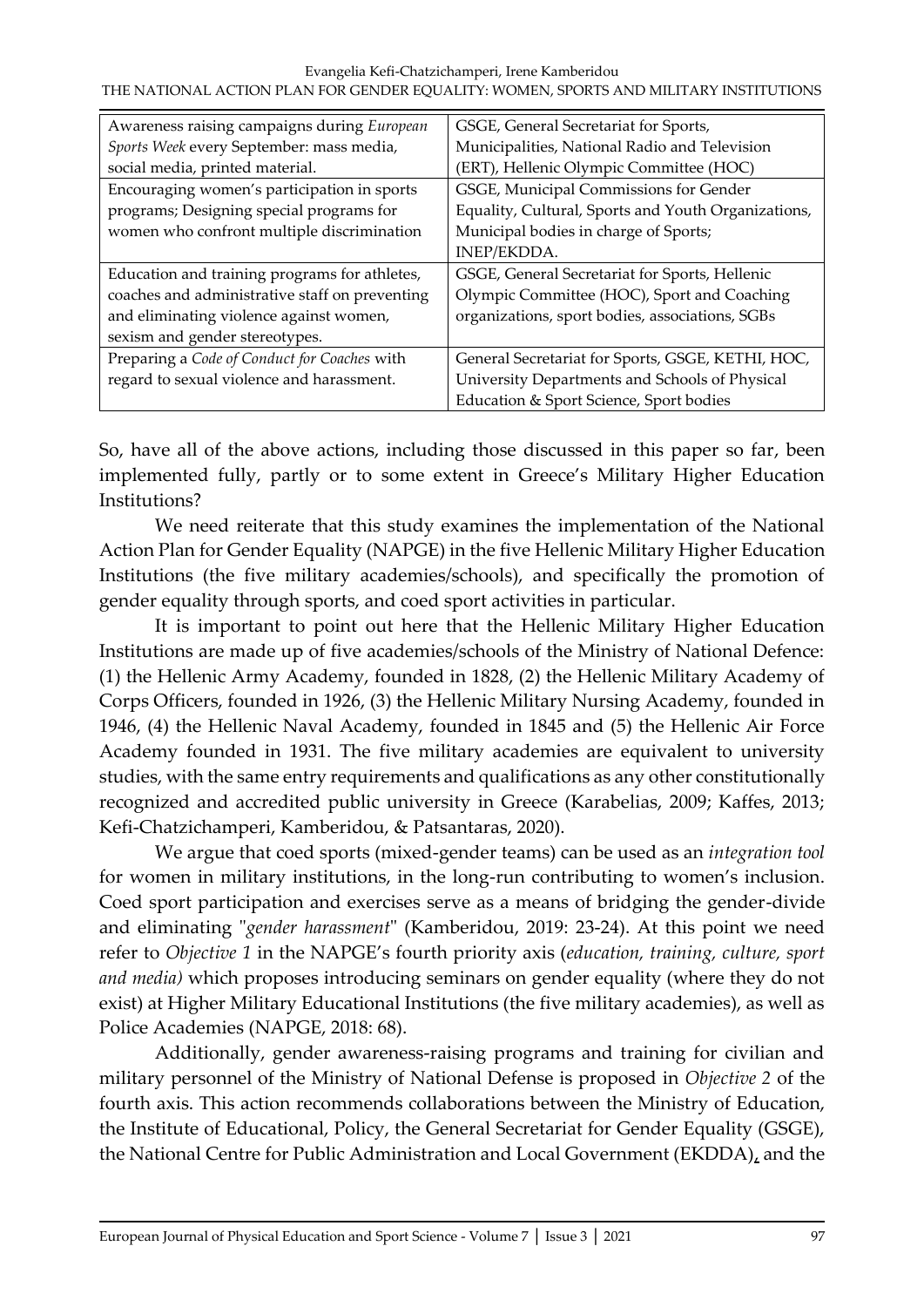General Secretariat for Lifelong Learning (NAPGE, 2018: 71), neglecting to include here the Ministry of Defense, which seems to be a grave oversight.

This is a serious oversight in view of the gender participation and leadership gaps, namely women's underrepresentation in military institutions in Greece, that will be examined in this paper: e.g., women make up only 10 percent of the cadets in Greece's higher education military institutions/academies, and only 15.5 percent in the country's Armed Forces (15.5 %).

# **5. Ensuring a gender balance: bridging the gender-divide**

A main challenge in the military today is to ensure a gender balance through women's inclusion, active engagement, and retention, observes Kamberidou (2019), who discusses the socio-cultural aspects of gender integration in the Armed Forces, arguing for "*degendering"* the Armed Forces. In her article she points out that *degendering* means cultivating gender-neutral standards, namely promoting inclusivity and equality for all. Following a detailed literature review relevant to women's integration in the military, Kamberidou (2019) focuses on Greece, arguing that coed military sport participation or gender-mixed military sport activities, training and exercises serve as a means of bridging the gender-divide and eliminating gender harassment.

She argues that coed sports or mixed-gender teams can be used as a tool for women's inclusion and integration in the military, but it's only part of the solution, adding that research emphasizes the need for change in the military culture on all levels—legal and organizational—including gender-awareness and diversity training, especially on the complimentary skills that both genders bring to the table as opposed to the "*wastage of talent*" (Kamberidou, 2019: 23).

Few researchers have examined the benefits and impact of coed sports or the importance of gender-mixed integrated activities as opposed to the plethora of studies on the physical and social benefits<sup>x</sup> of participation in team sports, such as social development, bonding, and fitness.

Messner (2002:166) argues that coed sport activities act as a means for "*leveling the playing field and simultaneously changing the rules of the game to make the world more just, equitable, and healthy for all."*

Cohen and Melton (2014) argue that due to the scarcity of research on coed sports, their qualitative study focuses on the innovative and "*genuine sport of quidditch, based on the Harry Potter franchise",* since it offers an alternative to traditional sport and is growing in popularity. In using an exploratory qualitative approach, the purpose of their research was to examine the impact of the sport on its participants, and to determine how it influenced attitudes toward the opposite gender. Their findings indicate that the coed structure of the sport of quidditch has led to shifts in gender attitudes, specifically positive coed experience for men and women, who in turn developed an increased desire for inclusivity and equality. Both genders reported stereotype and attitude changes, while women also said they felt increased pride and self-confidence.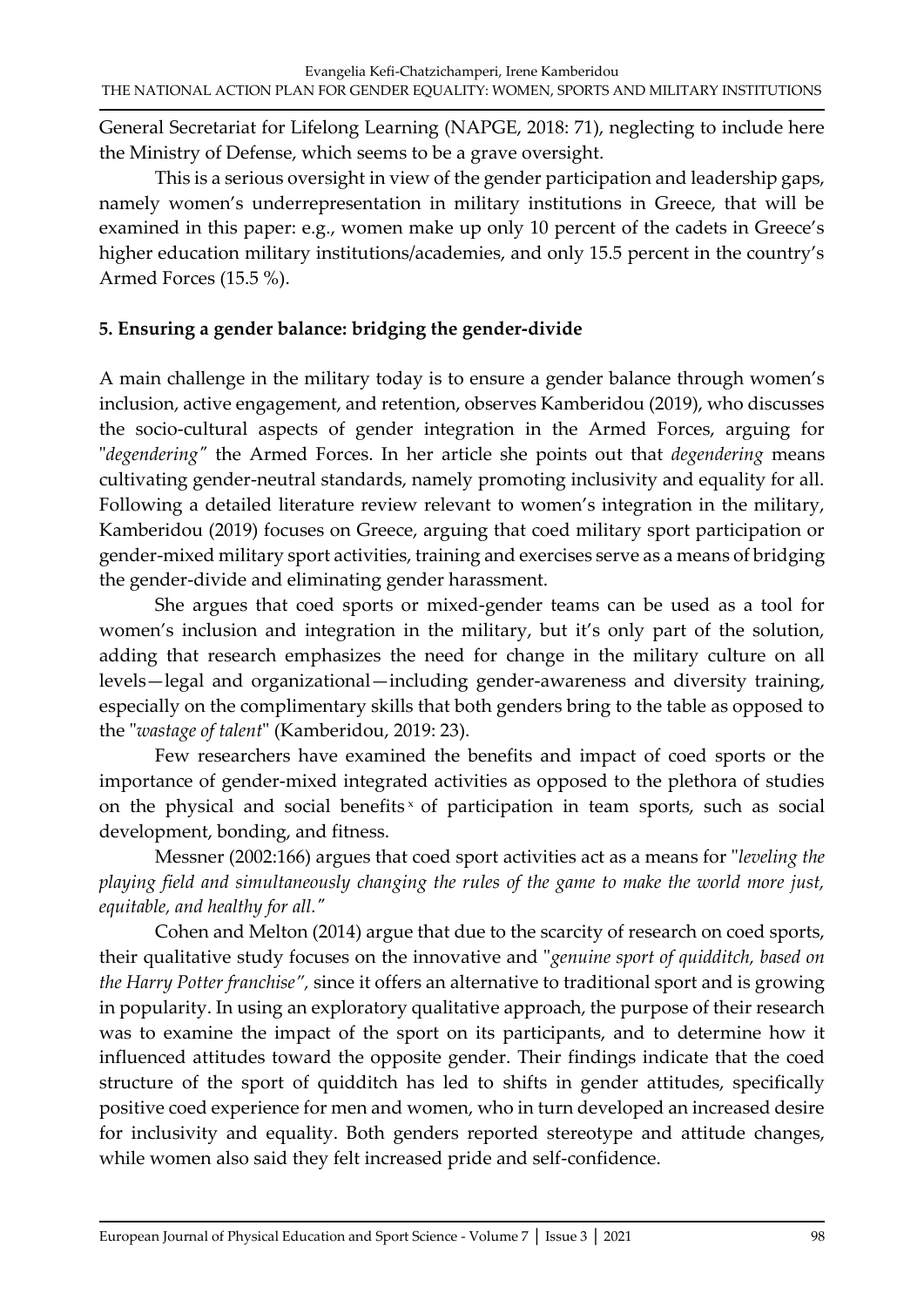On the other hand, despite these shifts in attitude, underlying prejudice toward women athletes was still observable among the men who participated in the sport. As Cohen and Melton (2014) point out, the norms and traditions of sport reinforce and perpetuate notions of hegemonic masculinity. Certainly, we could argue that the same applies to the military culture, the norms and traditions of the military also reinforce and perpetuate notions of hegemonic masculinity.

Gendered discourses, belief systems, and policies in sport typically disadvantage women and privilege men, making it seem natural to view as superior athletes those who possess super-masculine or super-competitive traits, casting sport as a male domain in which women should play supportive roles or limit themselves to the boundaries of women's sports (Patsantaras, 2014). This has resulted in the leaky pipeline phenomenon in sports, in other words, as Cohen & Melton (2014) describe it, it has led to significant "*dropout rates*" among both male and female participants.

When a sport becomes too competitive, athletes lose the balance between health and social interaction, as opposed to mixed gender sports, to wit coed sports (Cohen & Melton, 2014: 220). Coed sports could serve or contribute to changing gender attitudes and stereotypes in the military's hegemonic culture. Gender integration in the military through coed sport is discussed for the first time in Kefi-Chatzichamperi's (2020) doctoral dissertation, the first scientific study on this subject in Greece. Her study focuses on women's inclusion in the five Hellenic Higher Education Military Institutions through sports, and in particular through coed sport activities. She also examines women's integration in all three sectors of the Armed Forces in Greece (Army, Navy and Air Force) as opposed to women's past experiences and engagements in secondary, subordinate or unofficial roles e.g., war nurses and volunteers.

Following a detailed literature review and discussion on gender and the military; gender and sports; coed sports; coed sport activities in the military, Kefi-Chatzichamperi (2020) focuses on women's integration in the military through sports. She combines a qualitative and quantitative approach for a better understanding of how women and men identify or perceive the meaning of their mixed-gender military sport experience in the Hellenic Military Higher Education Institutions.

Initially, twelve Greek women, all high-ranking active officers in the Armed Forces today, took part in semi-structured interviews. The twelve women— between the ages of 25 to 49 years old—were randomly chosen. Subsequently, a total of 120 active officers of both genders responded to the Greek version of the "Group Environment Questionnaire" (Angelonidis, Kakkos, Zervas & Psychoudaki, 1993-94 in Kefi-Chatzichamperi, 2020). From a total of 18 questions nine were selected to examine gender integration through sport. The main research question was whether sport activities in the five military academies/schools contribute to gender integration-inclusion as perceived and understood by the 120 participants (female and male officers).

 The findings—from the responses of the 120 military officers—indicate that mixedgender military sport programs contribute to women's integration. Other than strengthening physical capacity, fitness and performance, coed military sport activities could prevent sexism; eliminate or reduce gender harassment, gender discrimination,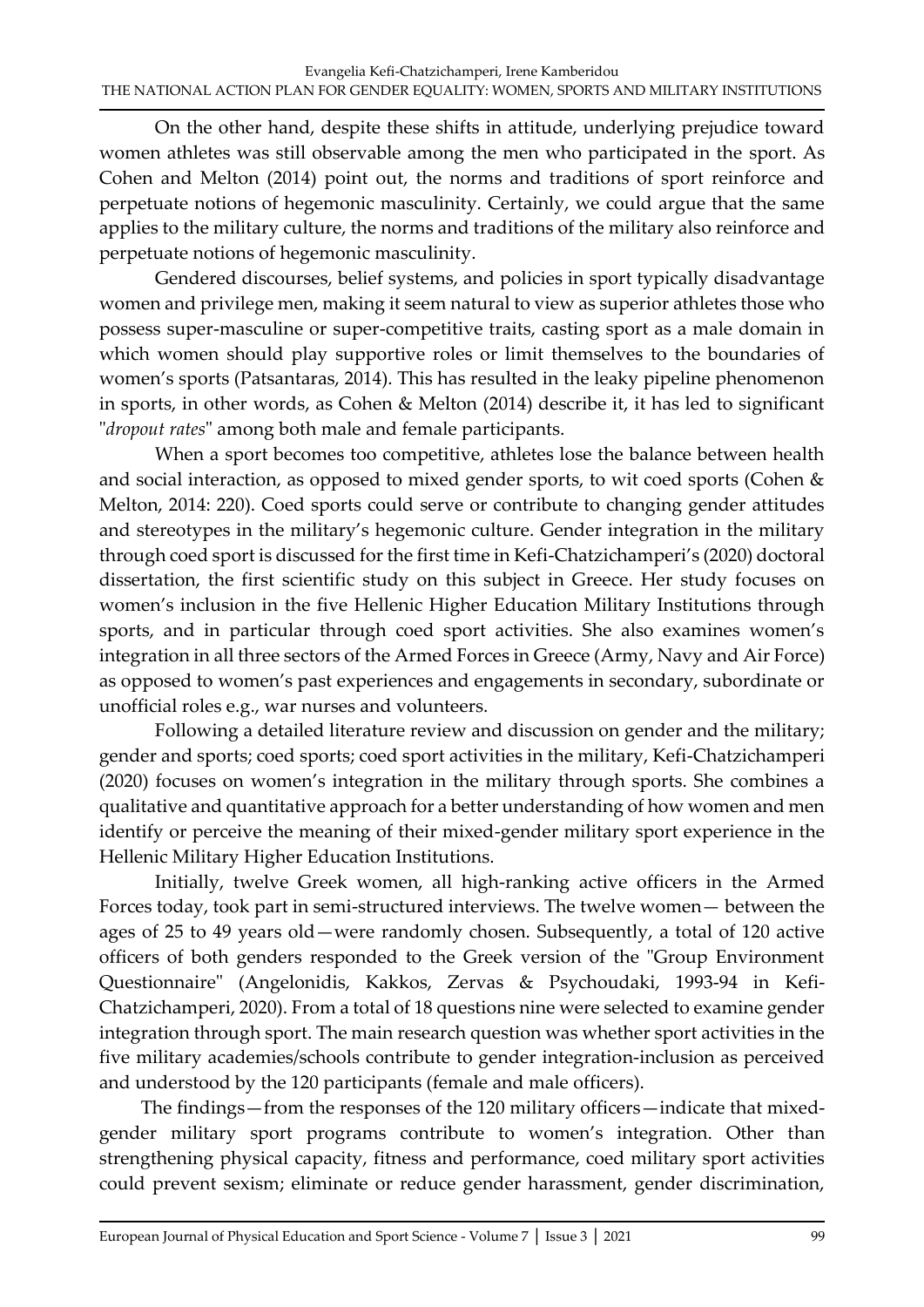and gender stereotypes; strengthen interpersonal communication/relationships and teamwork; reinforce team and social cohesion, unity, and cooperation skills.

Accordingly, this study indicates that coed sport activities in the five military academies have been contributing to the implementation of the current National Action Plan for Gender Equality (NAPGE) and will also contribute to the upcoming one for the 2021-2025 period.

# **5.1 Gender integration efforts in the Greek Armed Forces: implementing the NAPGE**

The National Action Plan for Gender Equality (NAPGE) seems to have been implemented in many areas in military institutions. *Gender Equality Offices* have been established in the Hellenic Armed Forces: Army, Navy and Air Force. *Personnel Welfare Offices* are managing diverse gender issues, providing advice, guidelines, and assistance. A coed training program before deployment in Peace Support Operations is offered to all ranks in the military academies/schools. Additionally, the curricula at the academies includes gender psychology, human relationships, social exclusion and minorities, army sociology (the army as a social group), and the consequences of prejudice and racism (Kamberidou, 2019; Theodorakoudis, 2017).

As regards the implementation of the priority axis concerning the reconciliation of family and professional life in the National Action Plan for Gender Equality 2016-2020 (NAPGE, 2018: 47), we argue that it is being implemented in the Hellenic Armed Forces. For example, to support military families and facilitate a work-life balance, the following measures are in effect: five-month pregnancy leave for female personnel and nine months childcare leave, also granted to male military personnel; Women undergoing in-vitro fertilization are exempted from physical exercises and duties, and are granted extra leave; Up to two years parental leave allowed for those with children aged up to six years old, including one more year for every additional child. The duration of this leave may not exceed five years; Military personnel with a disabled child or spouse are allowed a reduced workday, extra leave, and are exempt from exercises and 24-hour duties; Singleparents with a disabled child, can also be exempt from exercises and 24-hour duties; Parental leave (one day every two months) is granted to monitor children's school progress; When both parents are members of the Armed Forces additional support is provided: e.g., Couples are assigned to the same location. They also have the option not to participate in exercises at the same time (Kamberidou, 2019; Theodorakoudis, 2017).

On the other hand, although the work-life-family balance is taken into account women remain largely underrepresented in the Hellenic Armed Forces (15.5% women and 88.9% men), though Greece is in the top ten countries with the highest female participation rate after Canada (15.7%). Consequently, *Objective 1* in the fourth priority axis of the NAPGE 2016-2020 pertaining to "*the reinforcement of the equal participation of women in all fields of public and professional life*", including leadership roles (NAPGE, 2018: 103), has not been implemented yet, namely the gender participation gap in the Hellenic Armed Forces has not been closed but remains high (15.5%), and not only in Greece. Women active-duty military personnel in the Armed Forces of NATO member states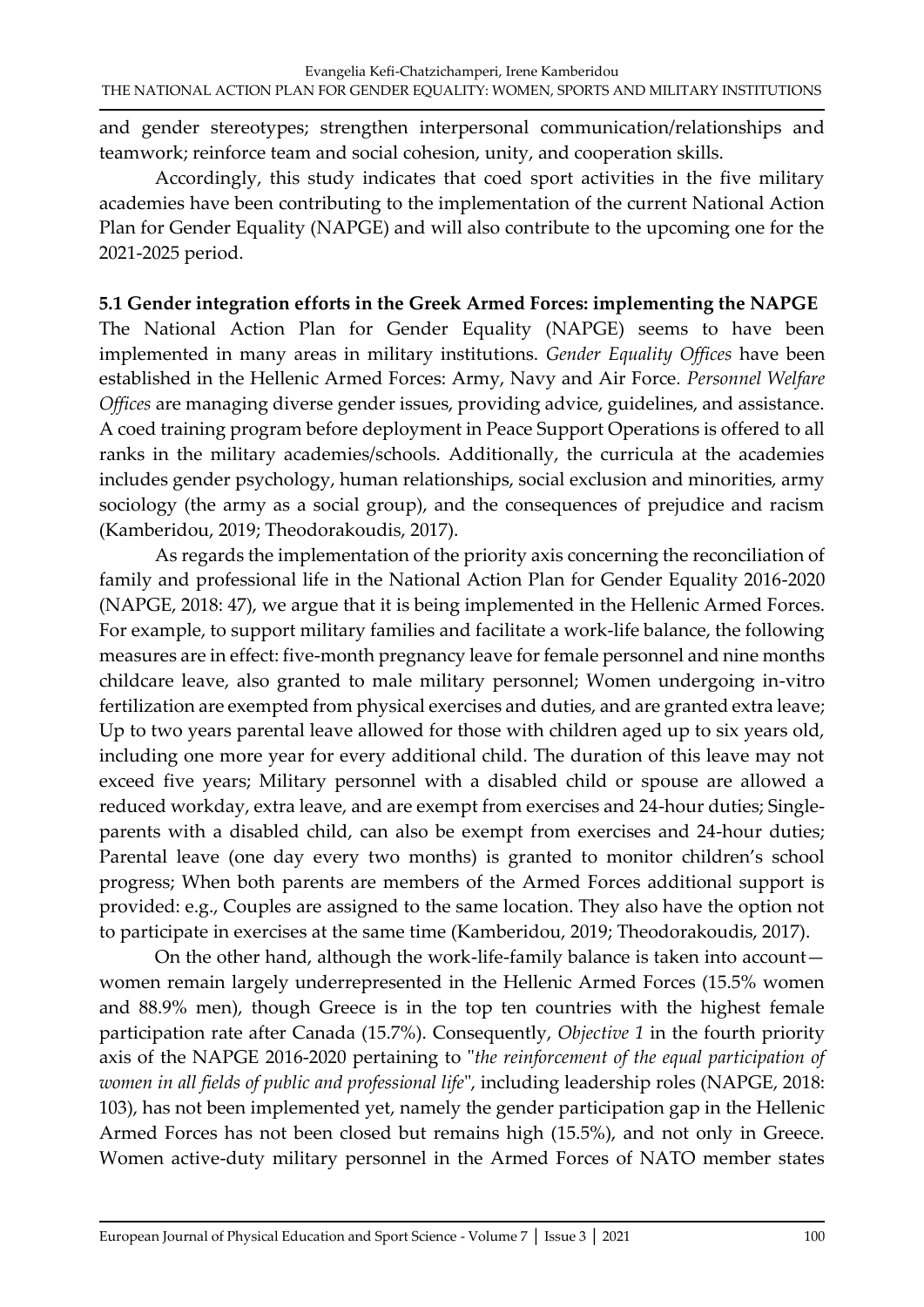represent an overall average of 11.1%, with Hungary holding the highest female participation rate (19.3%) and Turkey the lowest (0.8%) (Kamberidou, 2019).

The historicity of women's exclusion, including socio-cultural barriers are major causes for women's underrepresentation in the military and other social spaces (e.g., Sport institutions). As regards Greece, women's enlistment in the Greek military was introduced in 1977 and established in 1978 with presidential decree 636/1978.xi Women entering the military academies in the 1990s were initially in non-combat disciplines, and by 2002 in battle specialties without any quota compared to their male counterparts. It was not until 2001 (law 2936/2001) that women's participation in the Greek military increased substantially due to the institution of the soldier's profession. Of course, the 1990s gender mainstreaming policies and political actions had played their role (Kamberidou, 2019; Theodorakoudis, 2017).

For example, the gender mainstreaming policies and political actions of the 1990s obliged the Hellenic Air Force to increase the number of women pilots, and as a result, the first women pilots graduated from the Hellenic Air Force Academy in 2006 (Tzogani, 2017).

As regards the gender participation gap, in his study Theodorakoudis (2017) argues that there are no legal regulations in Greece that specifically promote the recruitment of women in the military, while enlistment requirements for women are different than those for men. As an example, he notes that admission and recruitment requirements, including physical tests are modified and adapted according to gender in the military academies or military higher education institutions.

This is also the case in competitive sports, where gender segregation is implemented for reasons of equality. A result of women's underrepresentation (participation gap) in the military is the leadership gap (women's underrepresentation in leadership roles). Despite women's admission/entrance in the Armed Forces and in the Military Higher Education Institutions in Greece, since 2002, they seem to have remained an *invisible minority*. It was not until 2019 when a woman was promoted to Head of the "Icarus" cadets at the Hellenic Air Force Academy.xii In 2019 Marina Konstantinou became the first woman Head of the Hellenic Airforce Academy cadets: *"I am so proud that I made my dream come true, to serve in the Hellenic Armed Forces defending the airspace of our country as an Air Force Pilot."* It is important to reiterate here that the first women pilots graduated from the Hellenic Air Force Academy in 2006.

In 2013, about 150 years since its foundation, the Hellenic Naval Academy for the first time appointed a woman (Elena Iosif) as Head of the Naval Cadets. She is also the first female chief of the 4<sup>th</sup> class at the Hellenic Naval Academy.

Women commissioned officers have to work harder than their male counterparts, are usually well organized and extremely strict with themselves in order to be integrated into the military community and be accepted by their male peers, as is the case internationally, argues Theodorakoudis (2017), adding that in Greece professional women soldiers (EPOP), many reaching the rank of Sergeant Major, are assigned "*tough*" combat specializations such as shot-gunners, tank crews, artillery and machine-gun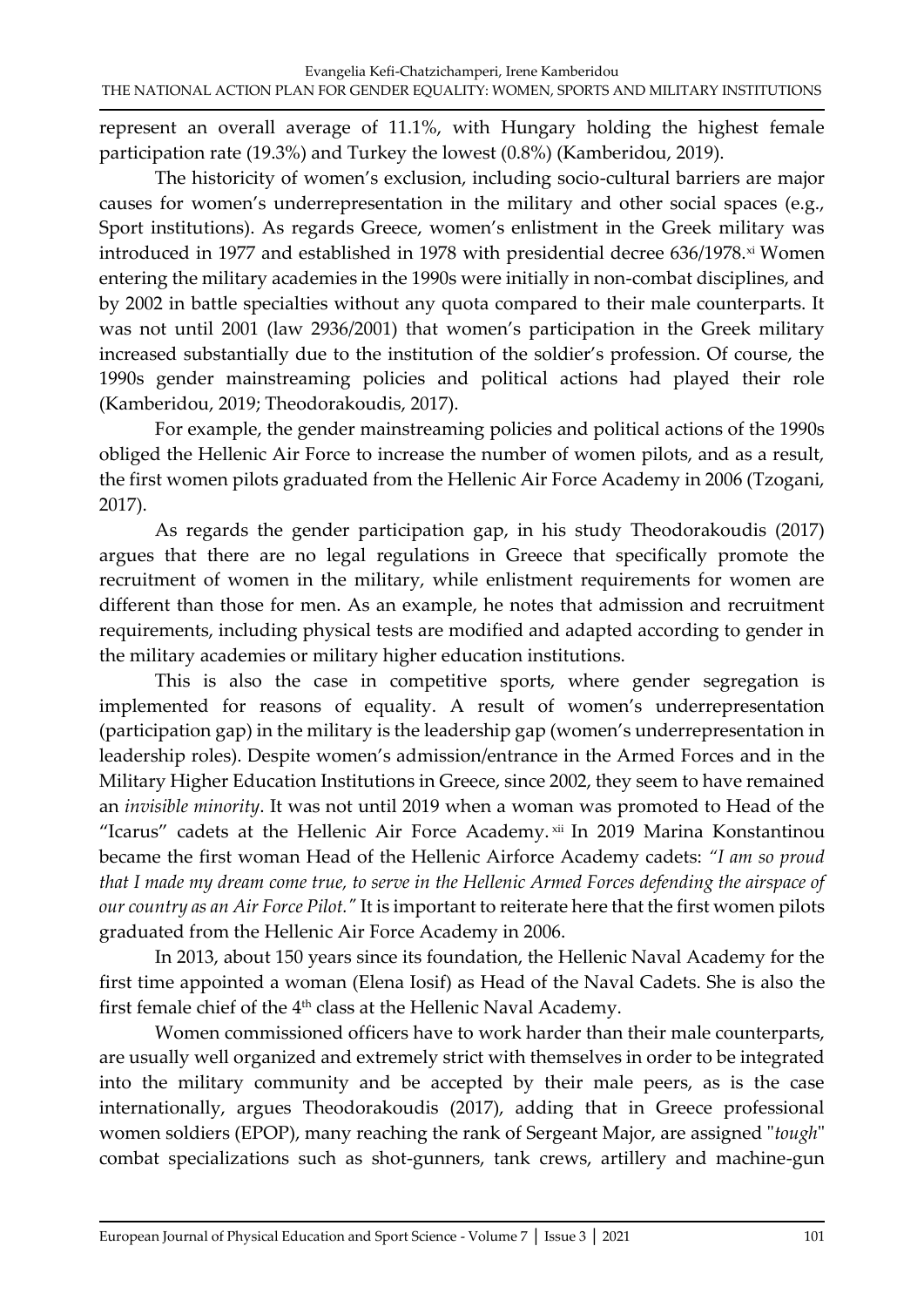operators, and confront major difficulties. In a study based on both interviews and a questionnaire, he argues for a gender balance in the military.

In the higher military hierarchies, such as the officers' corps over 70% of the women officers serve in non-battle corps (Technical, War Material, and Shipping Supplies) and in Services, having reached the rank of Lieutenant Colonel. However, there is a gender balance in the battle corps (Infantry, Tank, Artillery), women officers reaching the rank of Major (Theodorakoudis, 2017).

Women's underrepresentation—the large gender participation and leadership gaps—in the Hellenic Military Higher Education Institutions shows that the NAPGE's priority axis on achieving a gender balance "*in participation in power structures and decisionmaking centers and processes*" (NAPGE, 2018) has not been considered or implemented yet. Conversely, we could argue that the results of the gender equality policies in the Armed Forces and their Higher Education Institutions have not yet begun to bear fruit or show their results. To close the gender gaps, women's participation and retention needs to increase.

Repeated discussions and interviews with former female cadets who graduated from the five military academies in Greece in 2000, 2008, 2009, 2011, 2012, 2014, 2015 (and are now active-duty officers), reveal that women still make up only one-third of the total students admitted. In other words, only 10 percent are women and 90 percent are men: out of the total of 1,049 cadets, only 91 cadets are women and 958 are men (Kefi-Chatzichamperi, 2020).

It is impossible to close gender gaps with these numbers! This underrepresentation of women cadets (10%), along with the leaky pipeline, namely the problem of retention, could lead to a further reduction in female officers. Consequently, we need role models and mentors to reproduce participation.

In a study that included interviews and official statistics of the Hellenic Air Force, Tzogani (2017), Sociology Instructor at the Hellenic Air Force Academy (HAFA), discusses the status of women pilots. In her interviews with women pilots, she poses the following questions: How easy is it for women to follow a profession still considered typically male? How feasible is it to overcome gender stereotypes? Are women pilots treated equally to their male colleagues? What specific roles/duties are they assigned in this military environment? Are women affected by the current economic crisis, more than their male counterparts?

The leaky pipeline (retention) seems to be an alarming result of her study. Specifically, since 2006, when the first women pilots graduated from HAFA, only a small number of female cadets have been entering the Academy annually, indicating we need to change mindsets!

Tzogani (2017) examines the reasons for this underrepresentation and also addresses the issue of what happens to the HAFA women graduates. Why do they abandon the profession (leaky pipeline)? Accordingly, she argues for upgrading the status of women pilots in order to increase participation and improve the functionality of the Hellenic Air Force (HAFA), as Greece has to face new challenges in the new defensive environment consisting of asymmetric threats.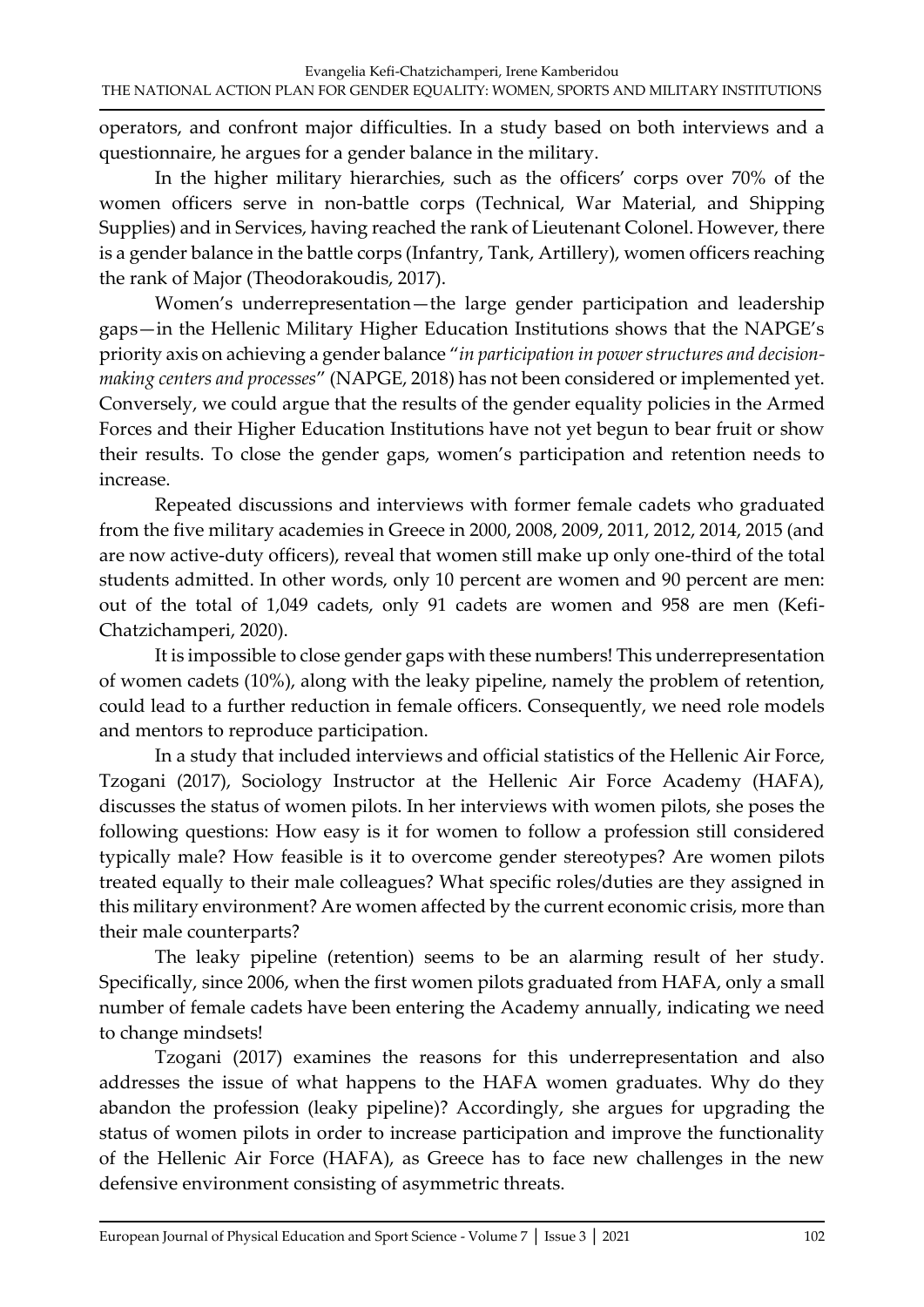More women are needed to maintain defense capacities at a high level, especially due to the Greece's geostrategic position, and especially today if you consider the expected influx of illegal migrants from Afghanistan after the Taliban takeover, and not only!

Certainly, high unemployment rates, the Greek Army's turn to professionalism due to conscript reduction, accelerated technological developments (e.g., smart weapons), and the need for women's complementary skills, as is the case globally, have been attracting women into the military. Even so, it seems they are confronting a number of gender barriers and difficulties due to perpetuated notions of hegemonic masculinity—the male domain—as is the case in the social space of sport (Cohen  $&$ Melton, 2014; Georgiou, Patsantaras, & Kamberidou, 2018; Patsantaras, 2014), demonstrating the need for further gender integration efforts so as to achieve a gender balance.

Women's underrepresentation in the five military academies of Greece could reinforce exclusionary patterns and mindsets, namely further reduce their numbers, thus promoting gender inequalities and maintaining the military's hegemonic culture. Historically, a common trait and ground for both institutions—Sport and the Military (Armed Forces)—is hegemonic masculinity, associated with power relations and maledominated environments. Could the mandatory implementation of political measures, actions and policies, like the upcoming National Action Plan for Gender Equality (NAPGE) for 2021-2025 contribute to changing the military's hegemonic structure of male superiority?

#### **5.2 Women officers speak of their experiences at the five military academies**

Cadets, men and women, at all five military academies in Greece, participate together in the daily morning sport activities and exercises (gymnastics and fitness) and in the afternoon sport teams: track and field (jumping, running, throwing), basketball, volleyball, tennis, shooting, swimming, military training, etc. The twelve female officers interviewed confirm that their coed sport activities cultivated social relations and teamwork; contributed to eliminating stereotypes and promoted gender equality.

Special attention is given to the sports-military curricula at the five Hellenic Higher Education Military Institutions/Academies—acquired from their course catalogues/programs (hardcopy or online), along with the information provided in the interviews by the female officers, who were all former cadets at these five higher education military academies. Our findings show that the National Plan for Gender Equality (NAPGE) is being implemented to some extent, and women's participation in sport activities contributes to eliminating or challenging gender stereotypes.

One need point out here that there are not enough women enrolled in the five military academies in order to establish women's sports teams, something which is proving to be an advantage, since coed sport participation cultivates relationships and teamwork, which contributes to women's inclusion. As regards the five military institutions: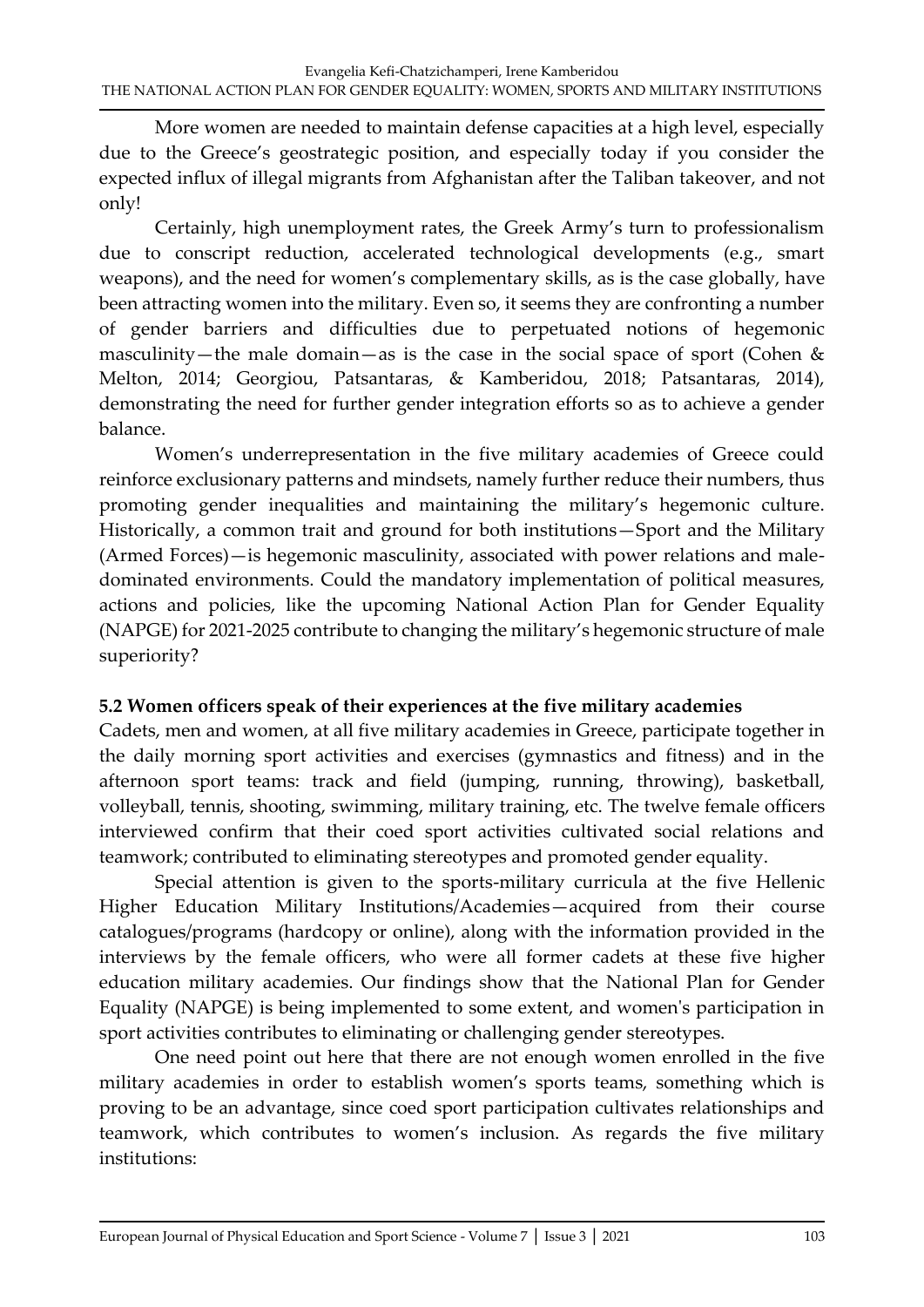# **A. Hellenic Military Academy of Nursing: "***sport improved our teamwork and brought us closer together"*

*"Our main priority as university students has always been our academic education, consequently physical education and sports activities always came last,"* as Officer 1, who graduated from the academy in 1996, pointed out in her interview.

However, this comment does not imply or suggest that sport is not important and considered secondary at the Hellenic Military Nursing Academy since Officer 1, who was on the swim team, also acknowledges the importance of sport: *"It goes without saying that sport activities were part of our education, and sport improved our teamwork and brought us closer together, male and female cadets".* 

In response to the question concerning the work-life-family balance— her husband also an officer in the military— she acknowledges his contribution, his cooperation and support, and his team spirit.

The Military Nursing Academy/School was the first academy for female Officers, established in Athens in 1946: initially a three-year study program, and subsequently, in 1989 a four-year one, becoming coed in 1992 when men were admitted. "*What always surprised me was the fact that the male officers usually called us by our first names whereas they used the term Mr. in front of the men's names",* observes Officer 1, adding: *another difficult situation for me [*during her military career*] was that there were no women's toilets/bathrooms and I had to use the men's […] of course I was the only woman then*". We need point out here that Officer 1 entered the Nursing Academy in 1994 and graduated in 1998.

In September 2005 the academic program was transferred to the School of Health Sciences of the National and Kapodistrian University of Athens (NKUA), the Military Nursing Academy supervising the academic program. xiii Courses, other than Health, Nursing and Medicine, include Sociology, Culturology (cultural education of which sport is a part), Military Science, Psychology, Biology, Education, and Pharmacy.

Specifically, the cadets' education is divided into two parts: (1) Military education, which includes physical education and training, and (2) Academic education which includes foreign languages, the social sciences and the humanities, a sample of which are listed above. As regards physical education and sports, considered part of their cultural education, both genders participate in a variety of activities such as aerobic-Swedish gymnastics and dance. Male and female cadets take part in sport activities such as track and field, basketball, volleyball, tennis, swimming, and also start coed sports teams.

# **B. Hellenic Military Academy of Corps Officers: "***a feeling of equality"*

*"What I enjoyed the most was α feeling of equality; the equality that existed among our team members. We ran together every morning; we did bends and bounces […] During our free time, which was in the afternoon, we could choose team sports, like basketball, volleyball and football. I was on the track and field team; I ran 800 meters. Our swimming team used the swimming pool at the Aristotle University of Thessaloniki"* as Officer 3 pointed out in her interview.

Men and woman exercised together on a daily basis, and the trainers organized the daily morning gymnastics program according to the military physical education manual, after consulting with the sports officer, as Officer 2 points out, adding: "*We*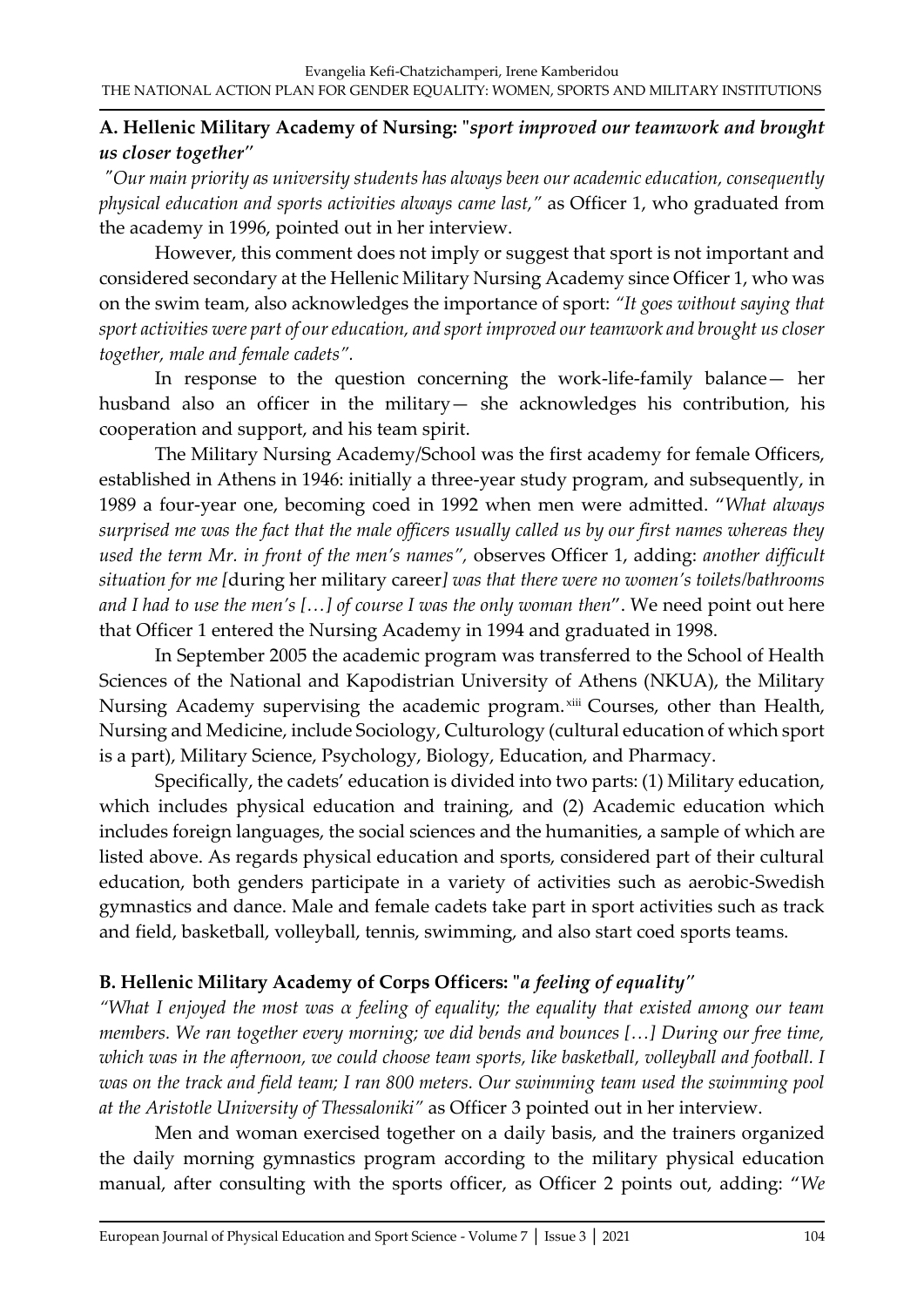*participated in gymnastics early in the mornings between 6:10 to 6:40. […] The 3d year cadets did not participate. The trainers/coaches for 1st and 2nd year cadets were actually the 5th year cadets.* 

The Military Academy of Corps Officers, its headquarters at the military camp Kotta in Thessaloniki, was originally called the Military Medical School, xiv which was founded in 1926 at Elpis Hospital and relocated in 1927, 1932, 1935 and 1937. It was destroyed in the beginning of World War II, reopening in 1947 in Thessaloniki, and 23 years later renamed Hellenic Military Academy of Corps Officers (Tsokou, 2006).

In reference to the curricula, the cadets are full-time students at the Aristotle University of Thessaloniki in the following six Departments and Schools: Medicine (Medical School, 6 years); Veterinary Medicine (5 years), Dental School (5 years), Pharmaceutics (5 years), Psychology (4 years), Law School: Law for Military Legal Advisers (4 years) and Economics (4 years). They have the same obligations and requirements as all the other non-military students. They attend classes, lectures, clinical studies, laboratories, etc. The Hellenic Military Academy of Corps Officers monitors their university progress and performance, while organizing their military training (practical and theoretical) throughout the academic year. After graduation the cadets can continue their studies and obtain a graduate degree at home or abroad.xv

Their education at the Hellenic Military Academy of Corps Officers includes topics of general interest, lectures by experts or distinguished guests on issues of social interest; educational visits and trips to museums, historical locations and religious sites; foreign languages; teaching the Greek language to foreign students. xvi

In reference to their sport and cultural education, the cadets also join sport clubs and participate in team and individual sports at the Aristotle University of Thessaloniki and the Academies of the Armed Forces. They take part in concerts, orchestra-Byzantine and European choirs, as well as dance groups that perform at musical and artistic events at the Academy or elsewhere, at public events or in the community during holidays.<sup>xvii</sup>

The cadets, women and men, participate in sport activities such as track and field, basketball, volleyball, tennis, swimming, and dance. They also take part in the Annual Coed Games - Championships of the Armed Forces Military Academies & Security Forces Academies.<sup>xviii</sup>

Physical education and military training are unquestionably an important part of their program. Upon entering the Academy, the female and male cadets begin their basic training which lasts three weeks. Theoretical military training takes place along with their university studies and other educational activities, throughout the academic year. The applied-practical military training includes:

- A five-day morning and night sharpshooting course combined with academic activities.
- One-week winter survival and training course for all cadet, 1st, 2nd, 3rd, and 4th year, in Trikala after the February university exam period.
- A three-week survival and training summer program for all cadets (1st, 2nd, 3rd, and 4th year) in Chalkidiki, after the final exams at the university, which are usually held in June. After this three-week period the annual military training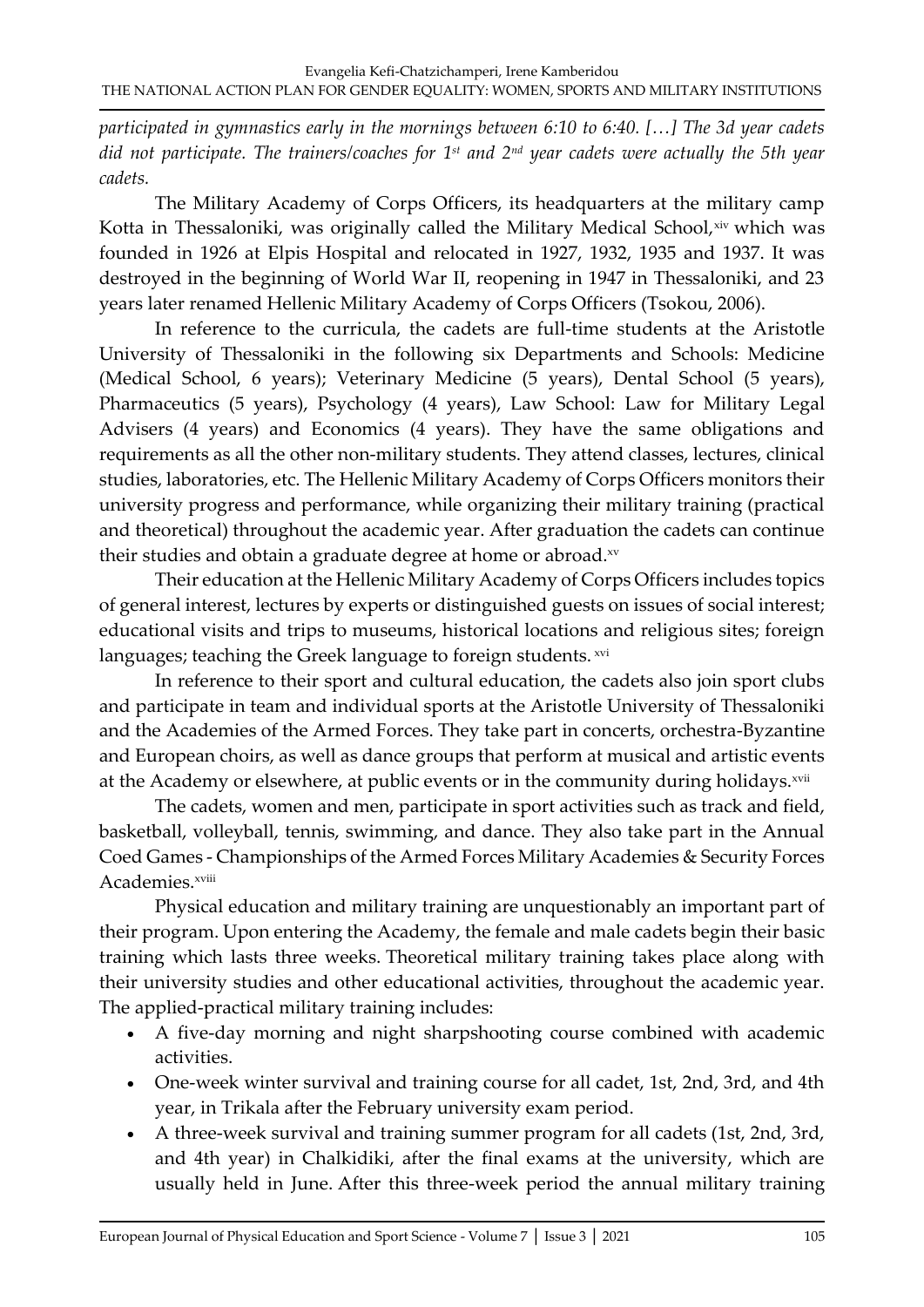cycle ends (the school year is completed) and the cadets begin their summer vacation.xix

# **C. Hellenic Military Academy (Evelpidon): "***when I entered the academy, we were only three women", "cooperation and mutual assistance"*

The gender participation gap is clearly visible in the Hellenic Military Academy as well: out of the 204 cadets graduating in 2015, only 23 were women. One of the first women who entered the academy, Officer 3, describes her first experiences with the male cadets, which made her feel uncomfortable, however the support and positive encouragement she received from her trainer made up for it:

*"The male cadets always looked at me strangely, and not only during sports activities. This was very difficult for me, especially the first semester as regards my successful participation in the activities and my academic courses […] we were only three women and we had to participate with the male cadets in physical education classes, military sports activities, and battlefield and winter-summer living training and courses […] a 4th year male cadet picked me up every afternoon and we trained together. He was my trainer, and we did gymnastics: running (1600m.), bends, pulls and the Battle Track. When I completed the Battlefield successfully, he was very happy we had achieved our goal. He understood me and always advised me"*.

On the other hand, Officers 4, who entered the Hellenic Military Academy in 1996 and graduated in the year 2000, informs us that she never felt excluded or any friction because of her gender, although the male cadets were not very happy to have women in their sports teams. It seems the Leader/Head of the cadets played a major role here. She also points out that the daily sport activities influenced her life. Today she continues organizing her schedule so as to be able to work out in the gym or run in the field:

*"In 1996, when I entered the academy there were some teams: the volleyball team, the track and field team, the swimming team and the shooting team. The Leader of the Evelpis cadets and generally the 4th year cadets never excluded us* [women]. *Instead, they tried to include us, to accept us and therefore there was cooperation and mutual assistance, although they were not very happy to have women in their teams, but there was no friction. Our Leader always had us under his 'umbrella' [*protection*]."* 

Officer 5, a younger woman, claims the male cadets never made her feel different or excluded. They seemed to respect her efforts and cooperation did exist. However, she felt gender discrimination from the older cadets, the 4<sup>th</sup> year cadets, who strangely enough, as she pointed out in her interview, changed their attitudes and behavior when she and her team leader won first place in the mixed double tennis tournament (she was on the tennis team). This is an excellent example of how team sports can contribute to changing gender stereotypes!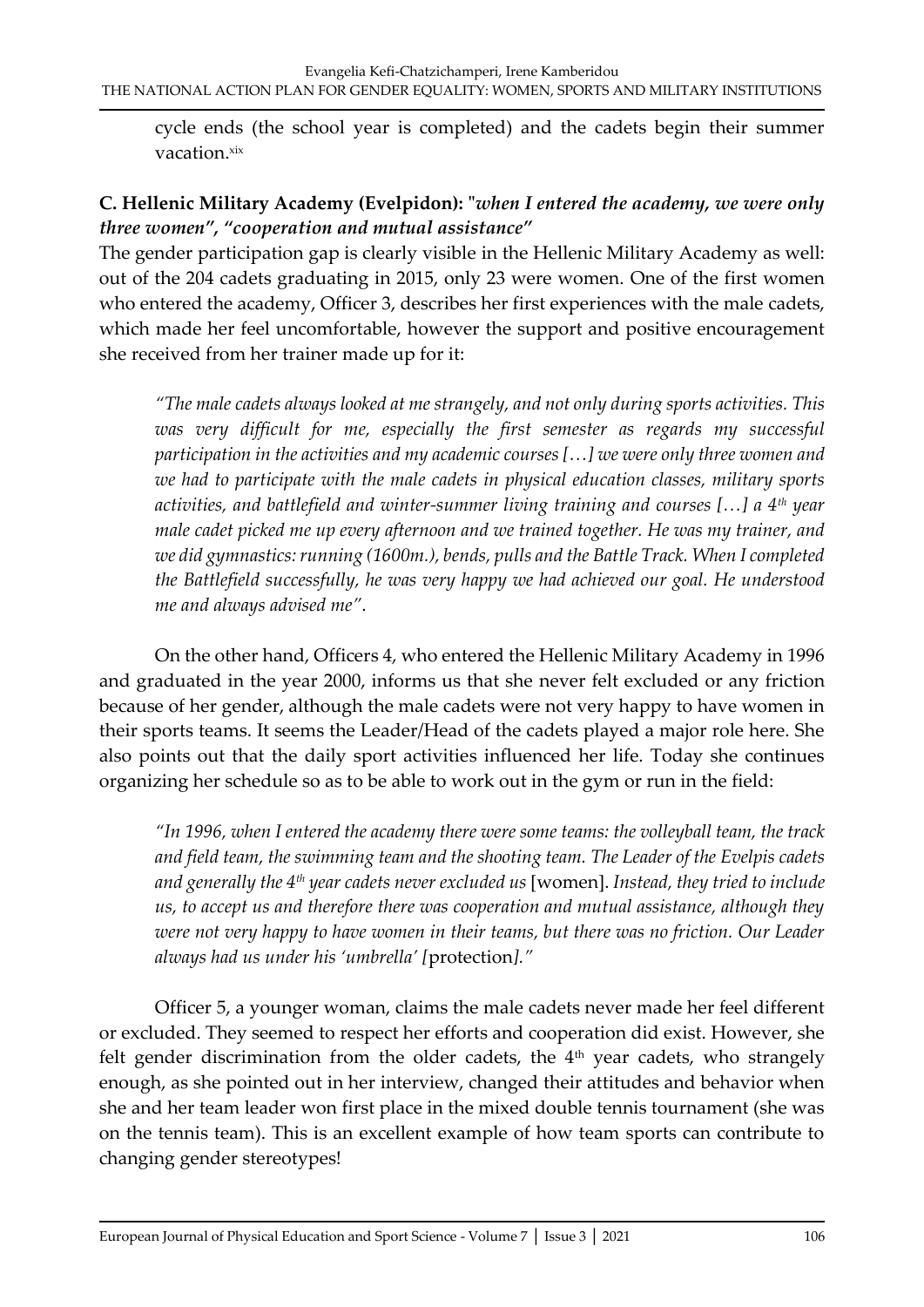Competitive sports and physical education have an important role at the Hellenic Military Academy, as confirmed in their curriculum for the academic year 2020-2021  $(H.M.A, 2020)$ . Competitive sports are offered and the Evelplides<sup>xx</sup> cadets (men and women) can choose between individual or team sports (coed or not) from the following list: classical athletics (running, jumping, throwing), basketball, volleyball, shooting, military Pentathlon (swimming, obstacle course, grenade launcher), swimming, water polo, self-defense, fencing, tennis, climbing and chess (H.M.A., 2020).

During the exam period, first year cadets of both genders, participate in the 50m swimming, 1600m. (track and field) traction, throwing a grenade and passing a track of gymnastic instruments (in the second training period).

Second year cadets of both genders, in the first training period, participate in swimming 50m. and in crossing the obstacle course. In the second training period they do pulls, falls kicks, climbing and self-defense. In the third year, cadets take part in the following exams: 50m swimming, crossing an obstacle course (group of three cadets in the 1<sup>st</sup>training period and full load in the 2<sup>nd</sup> training period), and rescuing a person from drowning. They also take a written exam. The  $4<sup>th</sup>$  year cadets take a written exam in the course *Physical Education* in which they are tested on organizing and planning their personal sports program, in addition to running (1000m) and footslog (8) kilometers (H.M.A., 2020).

A coed championship called "Velissariou-Paparrodou" is held every year at the Hellenic Military Academy in which only the "Evelpides" athletes participate (PaD3- 19/2014).

#### **D. Hellenic Naval Academy: "***I never felt gender discrimination"*

*"The Hellenic Naval Academy supports and promotes equality in sport. I never felt gender discrimination, physical discrimination or any other form of unequal treatment from the male cadets or the male officers."* as Officer 5 informs us, adding that they all had gymnastic early in the mornings between 6:00 – 6:20. They exercised together, did push-ups, crunches, pull-ups, and jumped rope, etc.

As Officer 5 pointed out in her interview, sport activities were mandatory, and they included basketball, volleyball, tennis, soccer, swimming, sailing, track and field events, throws and general physical education*.* According to her account, they exercised daily, and participated in coed teams. They participated in team sports with the men: they joined the men's teams, especially since women's teams could not be established due to the limited number of women:

*"Women naval cadets are few, so you rarely see a woman's volleyball team in our academy, but we do participate in team sports. Women cadets usually join the men's teams"* as Officer 5 informs us. This comes as no surprise if you consider that it took around 150 years for a woman to be appointed Head of the Naval Cadets. The Hellenic Naval Academy was founded in 1845. About 150 years since its foundation, in 2013, the Hellenic Naval Academy, as previously cited, appointed a woman (Elena Iosif) as Head of the Naval Cadets. Another example of women's underrepresentation is the graduating class of 2015: out of a total of 51 graduates only 5 were women (Kefi-Chatzichamperi, 2020: 364).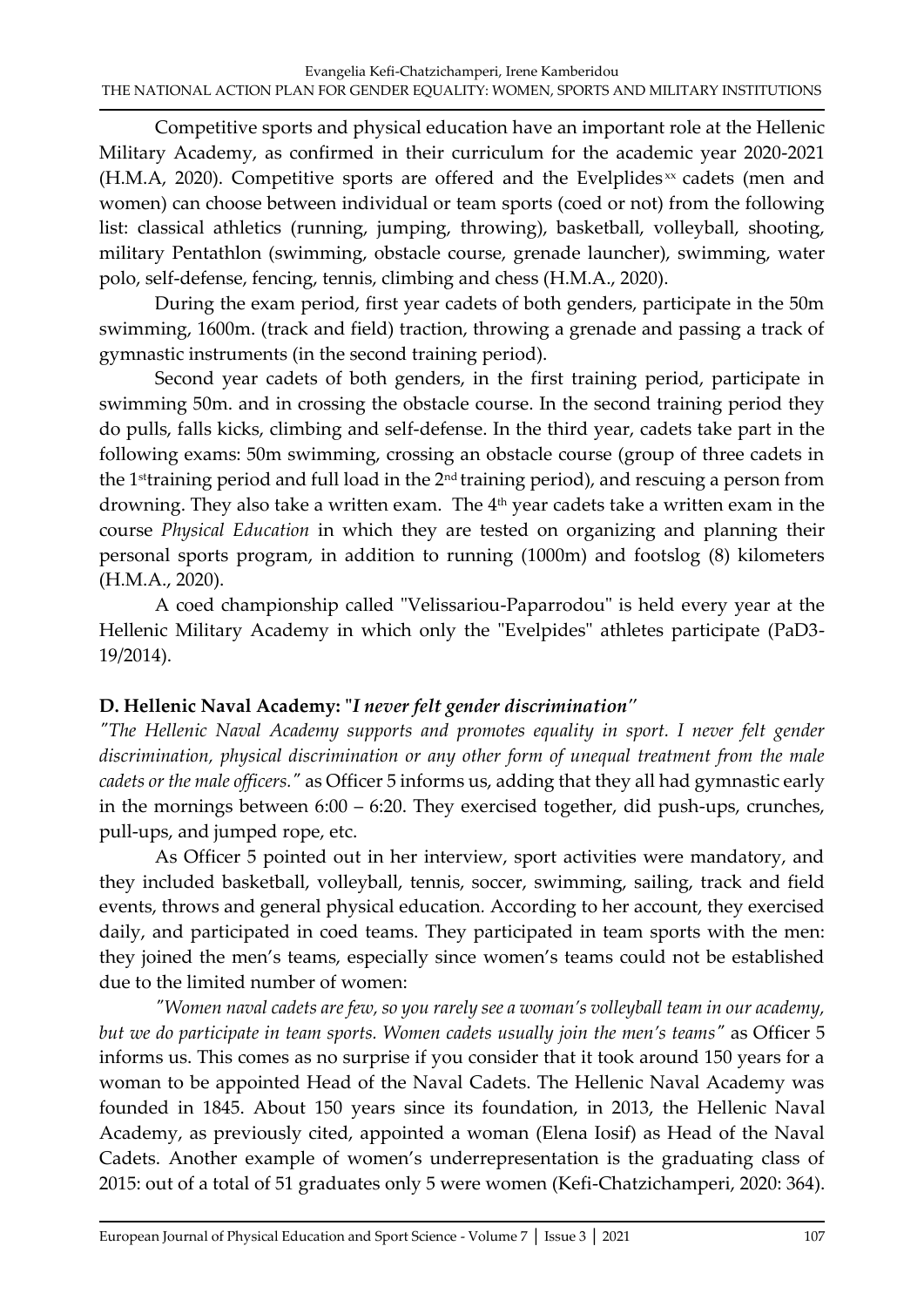With regard to the Naval Academy's sports program, certainly both genders participate. Greek nationals are admitted, following preliminary exams that include gymnastics, physical tests, and psychological tests, in addition to succeeding in the annual national exams of the Ministry of Education. As regards the curriculum, male and female cadets participate in morning gymnastics, which include aerobic-anaerobic exercises, stretching, upper and lower limb, exercising with and without weights, and strengthening exercises. In general, the curriculum is based on the Hellenic Army General Staff (1962) military manual titled *"Military Physical Education"*.

In detail, the weekly program for the course *Physical Education* is implemented on a daily basis from Monday to Friday and is mandatory for  $1<sup>st</sup>$ ,  $2<sup>nd</sup>$ ,  $3<sup>rd</sup>$  and  $4<sup>th</sup>$  year naval cadets of both genders. The daily physical education program for all the naval cadets (men and women) begins every morning 6:00 a.m. to 7:00 am. At midday the naval cadets who belong to sport teams train four times a week (Mon-Thurs., 13.30-15:00) with their teams: e.g., basketball, swimming, athletics (throwing).

In the afternoon (15:50-17:20) all the cadets continue with their physical education program. Divided into groups, they participate in sport activities such as circuit training exercises, activities to improve strength and flexibility, swimming, interrupted training, free training activities, and aerobic exercises. Training is also provided (15:50-17:20) for the volleyball team (three times a week), the fencing team (twice a week), the track and field team (sprints, middle and long-distance events) (four days a week) and the rowing team (twice a week).

The 1<sup>st</sup> year naval cadets follow the weekly circular training program which includes naval obstacles, triangle sailing, swimming and sport activities that improve their strength and flexibility. The 1<sup>st</sup>, 2<sup>nd</sup>, 3<sup>rd</sup> and 4<sup>th</sup> year cadets are divided into groups and on different days participate in the sport activities of rowing and sailing. Additionally, all the cadets  $(1^{st}, 2^{nd}, 3^{rd}$  and  $4^{th}$  year) can take the Dance course. Dance is mandatory/required for all 1<sup>st</sup> year cadets and an elective for all the others.

# **E. Hellenic Air Force Academy (HAFA): "***I didn't know we had a Gender Equality Office.***"**

"*I didn't know we had a Gender Equality Office*," replied Officer 11 in response to the interviewer's question, and as regards the question on team sports, she acknowledged that sport promotes equality, but there were not enough women in the Airforce Academy to establish a women's team, which we argue is an excellent example of women's underrepresentation. A perfect illustration of this gender participation gap in the Hellenic Airforce Academy is also reflected in the number of graduates from 2008 to 2014: only 26 women out of 421 cadets (395 men).

We need note that in the graduating class of 2014, out of 107 cadets graduating only four were women: i.e., 103 men and 4 women graduates. As regards the graduating class of 2012, out of 102 cadets, only 8 women: i.e., 94 men and 8 women. In 2009, out of the 95 graduates, only two were women: i.e., 93 men and 2 women. In 2008, out of 117 graduates, only 12 were women and 105 men (Kefi-Chatzichamperi, 2020).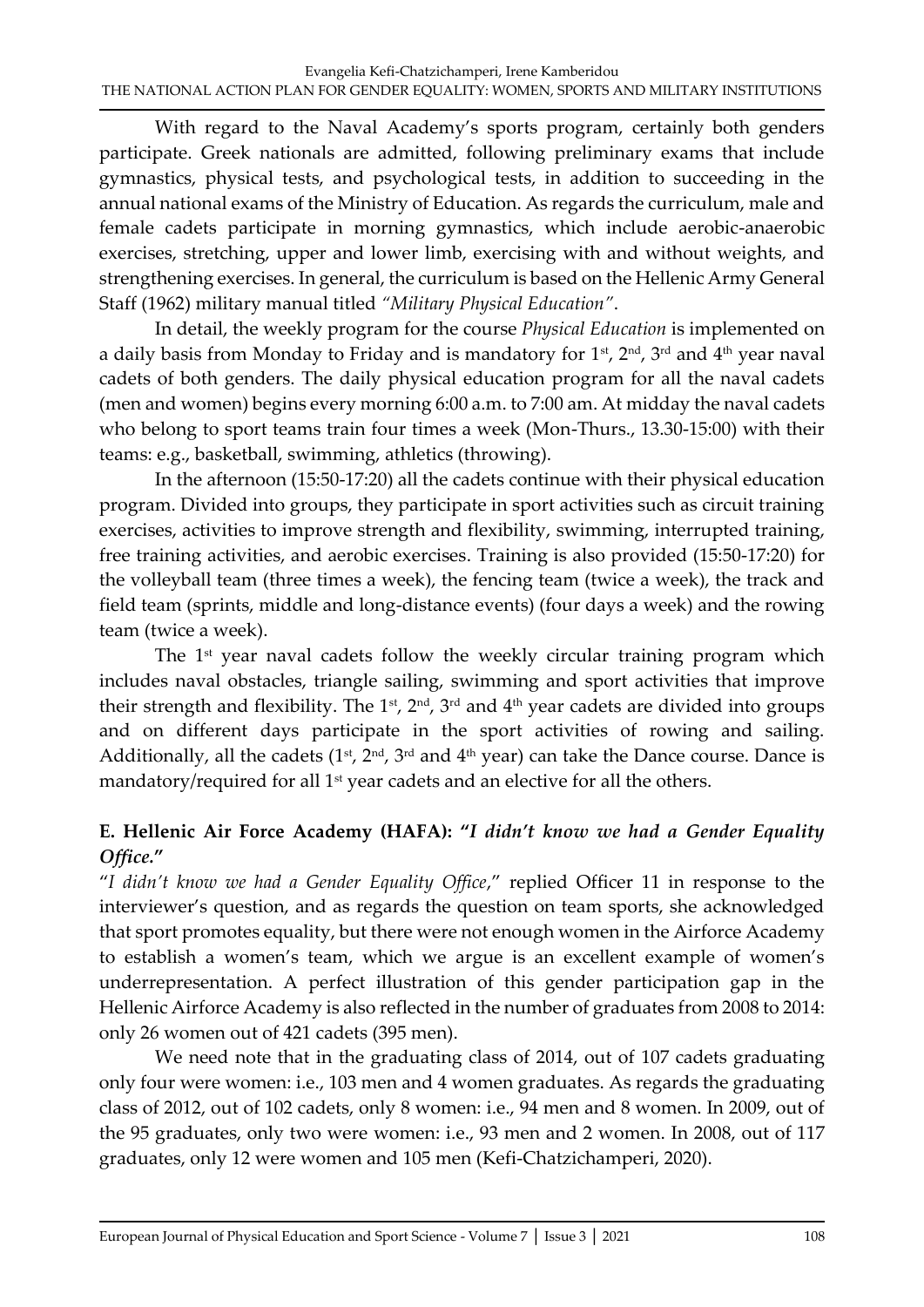The Hellenic Air Force Academy (HAFA) accepted the first female engineer students/cadets in 1991 and in the year 2000 the first women pilots (cadets). The first women pilots graduated from HAFA in 2006, and since then only a small number of women have been entering the Academy annually, indicating we need to change mindsets!

It is important to point out that the first women pilots graduated in 2006 and until the summer of 2021, only a total of 14 women pilots have graduated: two of which (Athanasia Maria Terzopoulou and Katerina Kouskoviti) were among the first to start flights to Tatoi with military training aircraft.

*"I love airplanes very much and […] I am not afraid of the fact that it is a male-dominated profession"* replied Marina Konstantinou, in a recent article on "Female pilots in the Battle of the Aegean against Turkish fighters"xxi Konstantinou, the first female Head/Leader of the Hellenic Air Force Academy (HAFA), graduated as a flying lieutenant and is now training in Kalamata to undertake missions in both fighter (F-16) and transport (C-130 and C-27 Spartan), or by helicopter.<sup>xxii</sup>

The Hellenic Air Force Academy (HAFA), a member of the European Air Force Academies (EUAFA), is responsible for providing the Hellenic Air Force with military pilots, aeronautical engineers, defence controllers and air traffic controllers. The first Greek institution for aviation training was the Military Academy of Aviation, founded in 1919 in Thessaloniki, the second largest city in Greece. However, it was in 1931 that HAFA was founded in Tatoi, Athens, taking the unofficial name of the *Icarus School* in 1967.xxiii

As regards the HAFA curricula for the academic year 2020-2021, the physical condition of the cadet is developed, improved, and maintained through the physical fitness program, which is prepared by the Department of academic education in collaboration with the Directorate of Military Training. It includes physical education and sport activities implemented by qualified, in physical education, staff and personnel (Η.A.F.A., 2020-2021).

Understandably, physical education and sport activities are very important. In her interview Officer 11 pointed out that: *"Physical education and sport activities were mandatory. We had gymnastics (we exercised) early in the morning between 6:00 to 6:30, the training program usually included running and bending. Sports activities included basketball, volleyball, tennis, football, swimming, and general sports.*"

According to the H.A.F.A 2020-2021 curriculum, the evaluation of the physical condition is carried out by measuring individual performance (practical application) by a committee made up of three, academically qualified in physical education and sports personnel and staff. The assessment of the physical condition is carried out every semester, at least two weeks before the exams of the academic period.

A cadet who has not completed at least 70% of the hours of the fitness program cannot take the exams and is considered to have failed (not having completed his/her military training). An Icarus cadet who, after the evaluation of the Health Committee, has been granted sick leave and is unable to carry out his/her fitness program, is not considered absent during the that period and may participate in the exams, or be re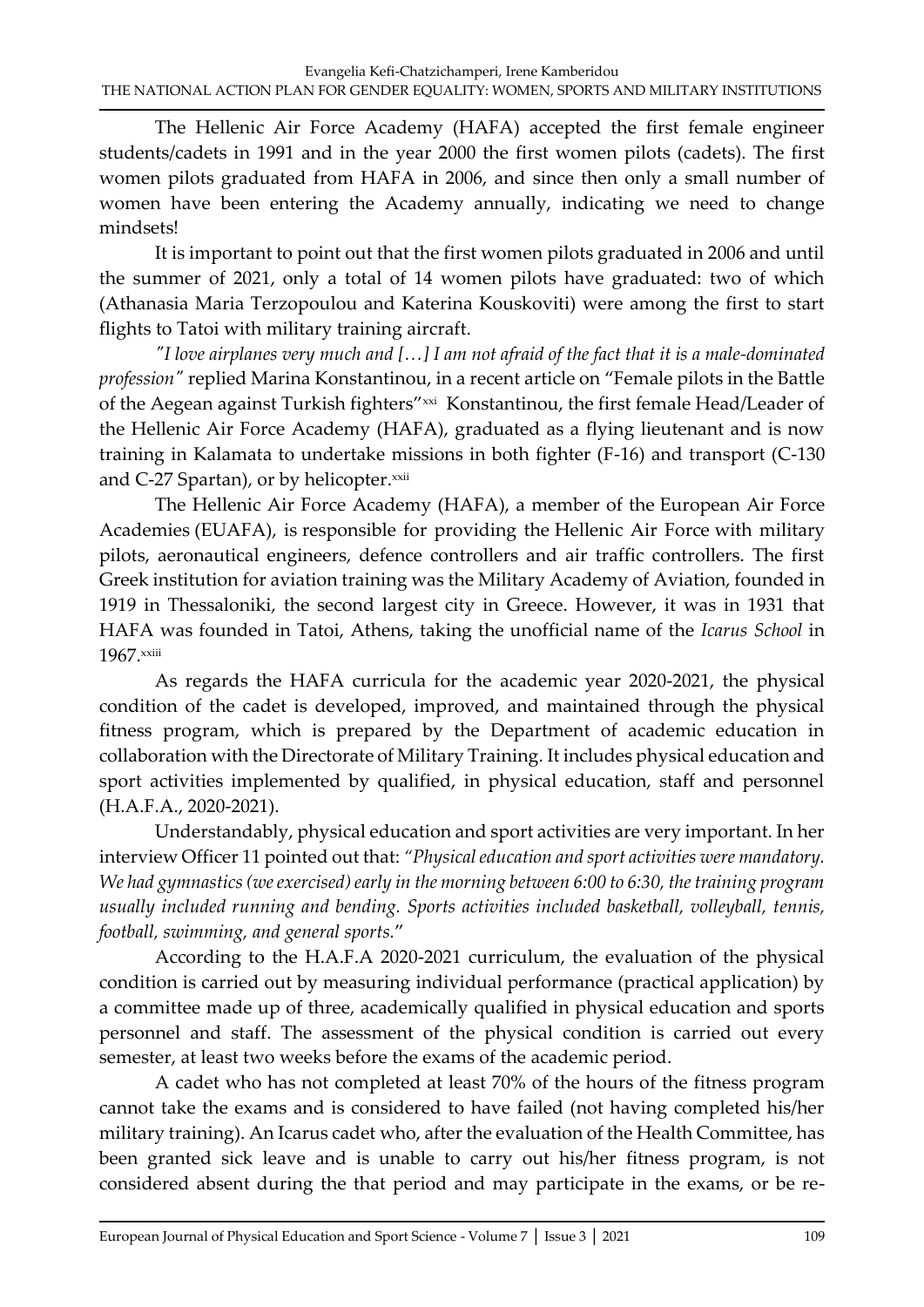examined after the recovery of his/her health within 90 days from the scheduled date of the semester examination. In case he/she misses the exams or the re-examination within this time period, he/she is considered to have failed the specific examination or reexamination. Furthermore, the semester grade for physical condition is calculated as the average of the grades of all the examined subjects of the semester.

A cadet has completed and succeeded in his/her physical education course when he/she achieves a semester grade-average of 50% or more. If the grade-average is less than 50%, he/she fails and can retake the exams after seven days and no more than 45 days from the end of the exam period of the spring semester. Cadets enrolled in the *Flight Training Program* can be re-examined after seven days and no more than 30 days from the end of the exam period of the winter semester.

If a cadet receives a score of 50% or more during his/her review, the cadet is considered "successful" (to have passed) and is scored with 50%. If he/she achieves an average of less than 50%, the cadet has failed his/her military training. An Icarus cadet who is absent from the exams or the re-examination of the fitness assessment but has submitted a certified health document will be allowed to participate in the exams after he/she recovers, and within a period of 90 days from the date of the exam or reexamination. If the cadet does not take the exam within the above time period, he/she is considered to have failed the specific exam or re-examination. The military training final grade average (theoretical, practical, physical condition) is calculated from the individual's weighted factor/coefficient of 0.2, 0.3 and 0.5, respectively. The final grade is taken into account when calculating the annual grade point average, as defined in section 6.5 of the curriculum (H.A.F.A, 2020).

# **6. Concluding remarks and recommendations:** *it's still a man's world*

The aim of this study was to investigate the implementation of the Hellenic National Action Plan for Gender Equality (NAPGE) in the five Hellenic Military Higher Education Institutions, giving special importance to the sports-military curricula-programs. Our literature review, in addition to our in-depth examination of the military curricula acquired from their course catalogues/programs (hardcopy and online), indicates that the NAPGE is being implemented to a certain extent or up to a point in some areas, such as provisions in achieving the work-life balance which includes childcare and family support. Additionally, the data selected from the interviews and discussions with the twelve female officers shows that participation in sport activities, and coed sports in particular, could contribute to eliminating or challenging gender stereotypes. For instance, Officer 5, had pointed out in her interview, that the male cadets changed their negative attitudes and behaviors towards her, after she won first place in the mixed doubles tennis tournament.

Clearly, coed sport activities in the five military academies contribute to the promotion of gender equality by cultivating social relations, collaboration and teamwork, consequently eliminating gender stereotypes, and facilitating the implementation of the NAPGE. Such efforts and policies are necessary, and not only in Greece, if we take into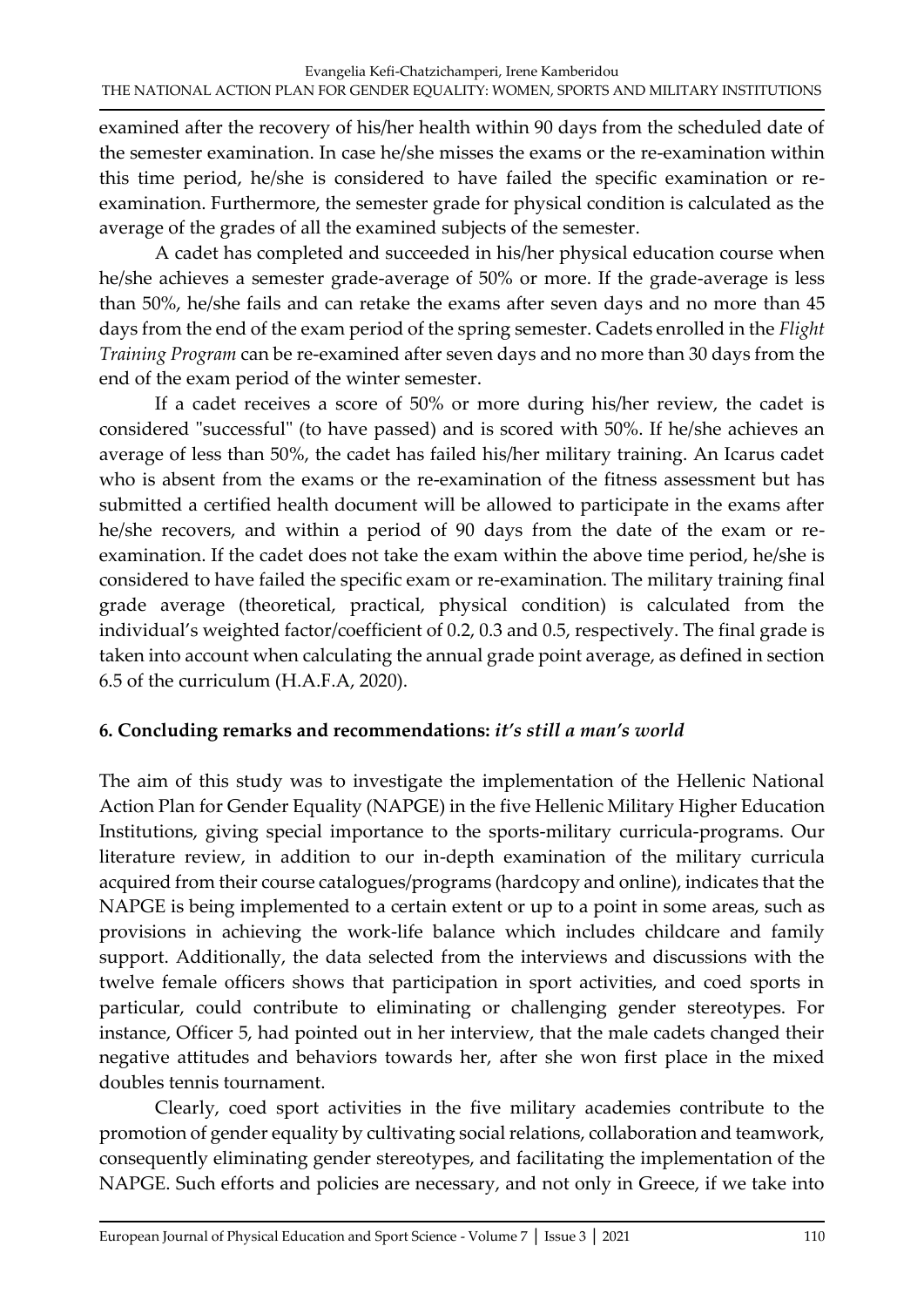account the plethora of international research that shows women continue to experience gender discrimination: the gender leadership gap, the gender participation gap, in addition to sexual harassment, gender harassment, sexism, sexual and gender-based violence, in many areas of the hegemonic (male-centric hierarchal) military structures. (Kamberidou, 2019, Lape, 2016; NATO, 2016; Patsantaras, 2014).

Although women have served in the Armed Forces for decades, it is clearly *a man's world* (Kamberidou, 2020). However, it is important to point out that the # *Me Too Movement—*which has spread like wildfire in Greece—from sport to the entertainment industry—has not appeared in the Greek military; there are no accusations, accounts, reports, or academic studies on the subject of sexual harassment in the Hellenic Armed Forces (Navy, Army, Air Force) or in the Hellenic Military Higher Education Institutions (the five academies). In essence, not one of the 12 female officers interviewed implied, insinuated, hinted, suggested, or testified to having experienced sexual harassment, or any other form of violence or abuse of power.

Nevertheless, international research indicates that gender discrimination persists in current military organizations. International studies highlight two major gender gaps, the participation gap and the leadership gap, and Greece is no exception. We need reiterate here that women still make up only one-third of the total cadets admitted into the Hellenic Military Higher Education Institutions: out of a total of 1,049 cadets, only 91 are women (10%) and 958 are men (90%). In essence, women remain largely underrepresented in the Hellenic Armed Forces (15.5% women and 88.9% men), though Greece (15.5%) is in the top ten countries with the highest female participation rate after Canada (15.7%) (Kamberidou, 2019; Kefi-Chatzichamperi, 2020).

Militaries around the world are addressing the issue of institutional abuse, since women are penalized for their gender, and not promoted, despite their contributions, as is the case in the workplace, where they encounter gender stereotypes that reinforce the status quo (gender hierarchy) that obstructs advancement to higher levels of leadership, hindering career aspirations and consequently retention.

In summing up our key points, and the results of international research, we recommend emphasis be placed on women's recruitment and retention. Retention requires gender awareness and diversity training; changing hegemonic structures, to wit gender stereotypes, mindsets and sexist military cultures; sharing lessons learnt; accountability and penalties; early cohort management; eliminating the gender leadership gap and other barriers to inclusion, such as the work-life-family imbalance, covert and overt discrimination, bullying, sexual harassment, and sexual violence.

All these recommendations are in line with the priority axes of the current and the upcoming National Action Plan for Gender Equality (NAPGE) in Greece. Certainly, the objectives of the NAPGE priority axes could be achieved much faster when (or if) women's participation is increased and reproduced in military institutions (in effect providing role-models and mentors to accomplish this), and especially in leadership positions.xxiv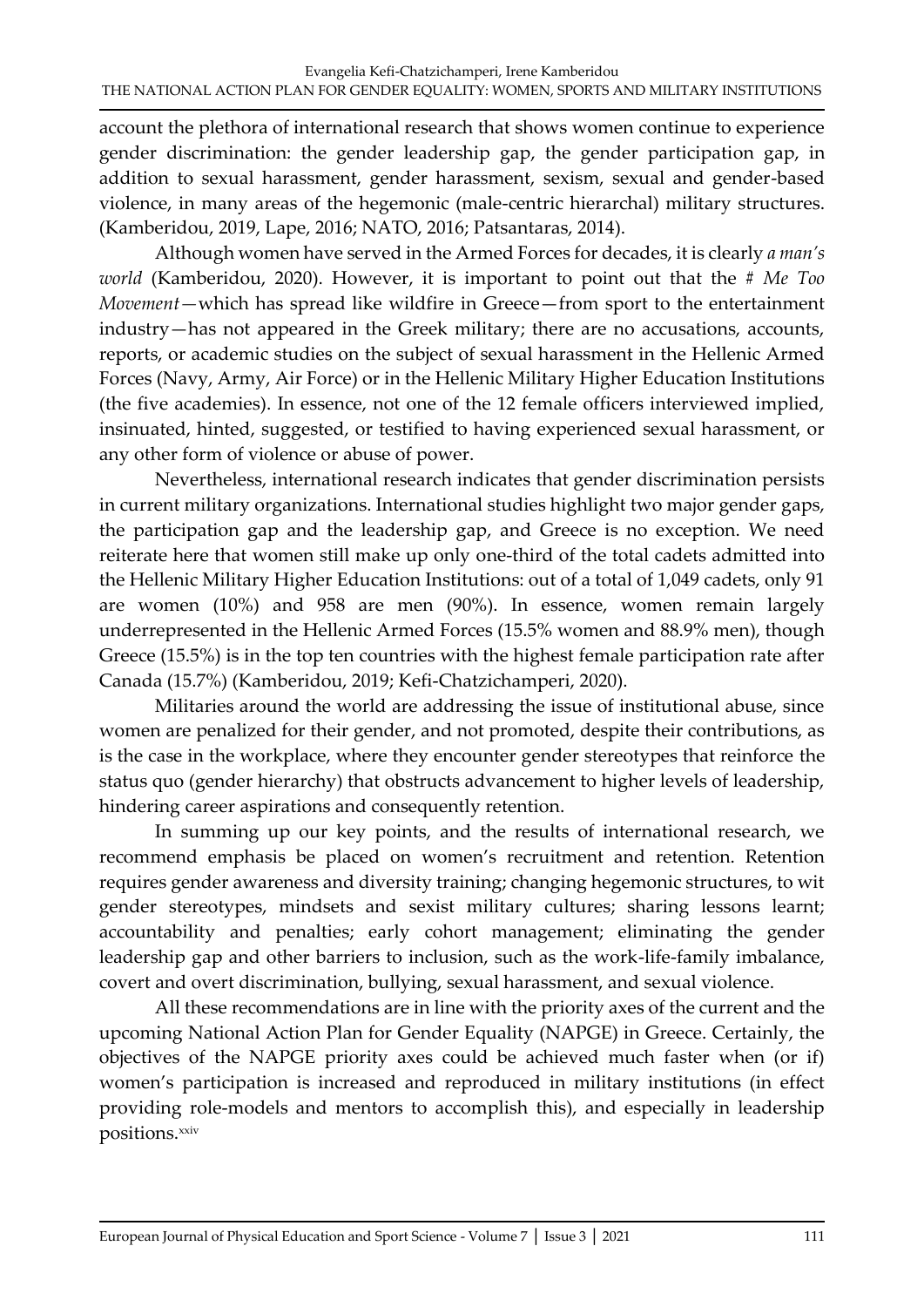#### **Conflict of Interest Statement**

The authors declare no conflict of interest.

#### **About the Authors**

**Evangelia Kefi-Chatzichamperi** holds a BS in Physical Education, an MA in Education and has recently completed her PhD at the School of Physical Education and Sport Science (SPESS), the National and Kapodistrian University of Athens (NKUA). She is part of the Special Teaching Staff at the Hellenic Naval Academy, where she teaches physical education. She is also an active member of the Sociology Studies Lab of the SPESS/NKUA. RG: [https://www.researchgate.net/profile/Evangelia-Kefi-Chatzichamperi-2.](https://www.researchgate.net/profile/Evangelia-Kefi-Chatzichamperi-2)

**Irene Kamberidou**, Full Professor of Sociology at the School of Physical Education and Sport Science (SPESS), the National and Kapodistrian University of Athens (NKUA), teaches the undergraduate and graduate courses: (1) Sociology, (2) Gender issues in Sport and Society, and (3) Sport Sociology. UoA Scholar:<http://scholar.uoa.gr/ikamper/home> Publications: [http://scholar.uoa.gr/ikamper/publications.](http://scholar.uoa.gr/ikamper/publications)

#### **References**

- Cohen, A. & Melton, N. (2014). Investigating a Coed Sport's Ability to Encourage Inclusion and Equality. *Journal of Sport Management*, 28, 220-235, <http://dx.doi.org/10.1123/jsm.2013-0329>
- Georgiou, Y. S., Patsantaras, N., & Kamberidou, I. (2018). Homophobia predictors–A case study in Greece: heterosexual physical education student attitudes towards male and female homosexuality. *Journal of Physical Education and Sport*, 18, 1209-1216. DOI:10.7752/jpes.2018.s2180.
- H.A.F.A (2020). *Curriculum 2020-2021:* The Hellenic Air Force Academy (H.A.F.A). Available at [https://drive.google.com/file/d/15TX2UJreg5bdKK9prmXmDRM-](https://drive.google.com/file/d/15TX2UJreg5bdKK9prmXmDRM-WhA2HDDJ/view)[WhA2HDDJ/view](https://drive.google.com/file/d/15TX2UJreg5bdKK9prmXmDRM-WhA2HDDJ/view) (last access 15/9/2021)
- Hellenic Army General Staff (1962). *Military Physical Education – Educational Manuel,* 2 volumes*.* Athens: Military Press/Printing House. [in Greek]
- H.M.A. (2021). *Curriculum 2020-2021. Hellenic Military Academy* (H.M.A): 1- 433. a[thttps://sse.army.gr/sites/sse.army.gr/files/attachments/odigos\\_proptyhiakon\\_s](https://sse.army.gr/sites/sse.army.gr/files/attachments/odigos_proptyhiakon_spoydon_2020-21_teliko.pdf) [poydon\\_2020-21\\_teliko.pdf](https://sse.army.gr/sites/sse.army.gr/files/attachments/odigos_proptyhiakon_spoydon_2020-21_teliko.pdf) retrieved on 2/6/2021 [in Greek].
- Kaffes, G. (2013). *The female soldier. Sociological approaches.* Athens*:* Papazisi publications. [in Greek].
- Kamberidou I. (2019). Gender Integration in the Military: Gender-neutral standards and Coed Sports. *European Journal of Physical Education and Sport Science* 5(11).DOI [10.5281/zenodo.3364727](https://doi.org/10.5281/zenodo.3364727)

<https://oapub.org/edu/index.php/ejep/article/view/2566>

<https://oapub.org/edu/index.php/ejep/article/view/2566/5204>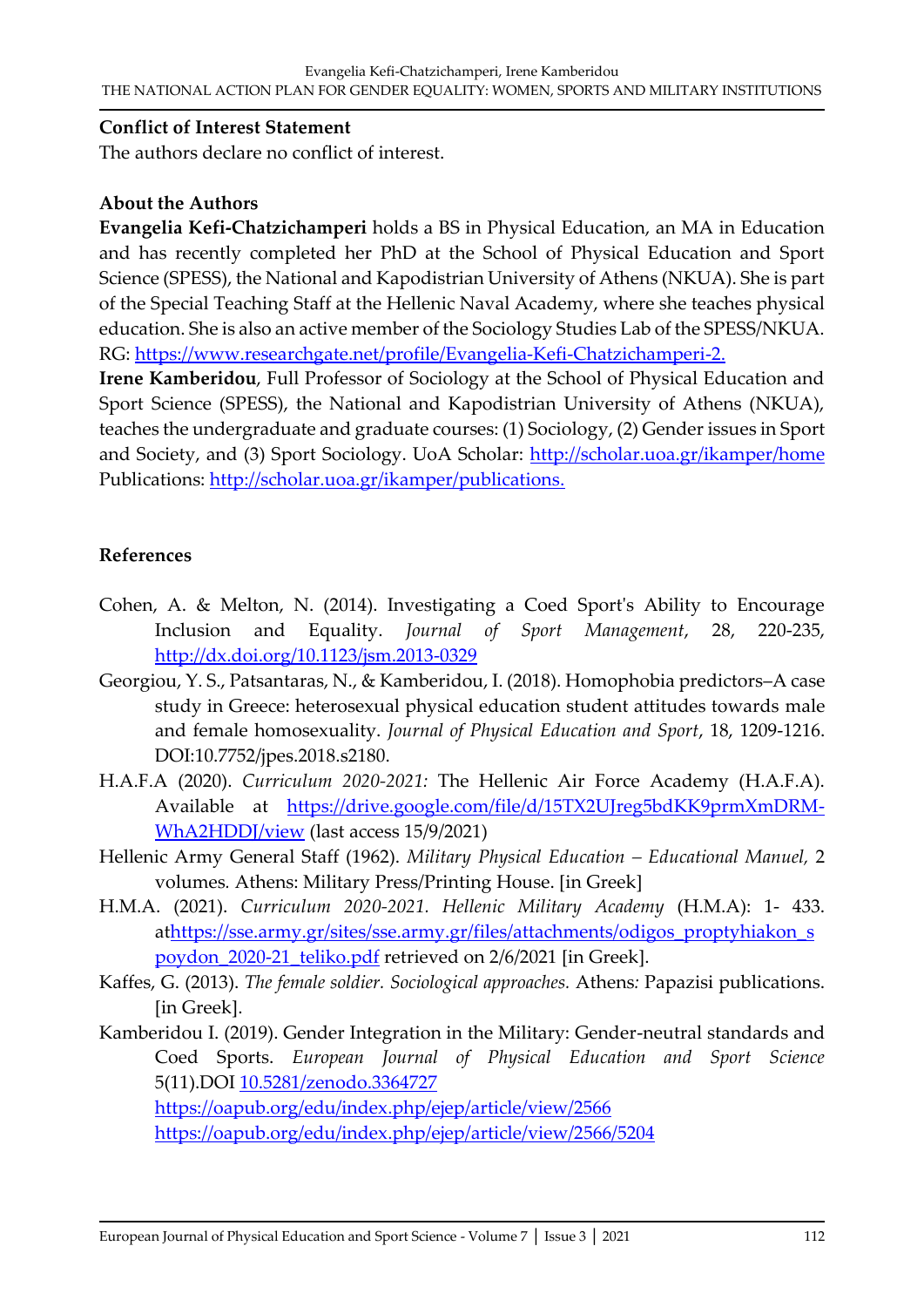- Kamberidou, I. (2020). "Distinguished" women entrepreneurs in the digital economy and the multitasking whirlpool. *Journal of Innovation and Entrepreneurship* 9:1, 3. Springer Open: 1-26. Springer Nature<https://doi.org/10.1186/s13731-020-0114-y>
- Karabelias, G. (2009). Woman in uniform: a sensitive issue. In Karabelias (2009) *Sociology and the Armed Forces. A misunderstood relationship*. Athens: Law Library. [in Greek]
- Kefi-Chatzichamperi, E., Kamberidou, I., & Patsantaras, N. (2021). Coed Sports as an 'Integration Tool' in Hellenic Military Higher Education Institutions. *European Journal of Physical Education and Sport Science,* 7(1), 1-19. DOI: <http://dx.doi.org/10.46827/ejpe.v7i1.3726> <https://oapub.org/edu/index.php/ejep/article/view/3726/6362>
- Lape, E. O. (2016). Gender Awareness Training: A Comparison of U.S. Military Units to NATO/PFP Military Units. *Doctoral dissertation*, Education Foundations & Leadership, Old Dominion University, DOI: 10.25777/jakn-6372 [https://digitalcommons.odu.edu/efl\\_etds/32,https://digitalcommons.odu.edu/cgi/](https://digitalcommons.odu.edu/efl_etds/32,https:/digitalcommons.odu.edu/cgi/viewcontent.cgi?article=1032&context=efl_etds) [viewcontent.cgi?article=1032&context=efl\\_etds](https://digitalcommons.odu.edu/efl_etds/32,https:/digitalcommons.odu.edu/cgi/viewcontent.cgi?article=1032&context=efl_etds)
- Lidaki, Α. (2016). *Looking for the lost example: Field Research, Understanding, Interpretation.* Athens: Papazisis Publications. [in Greek]
- Messner, M. A. (2002). *Taking the field: Women, men and sports*, Minneapolis, MI: University of Minnesota Press.<https://www.jstor.org/stable/10.5749/j.ctttssgq>
- NAPGE (2021). The National Action Plan for Gender Equality 2021-2025. General Secretariat for Demography and Family Policy and Gender Equality, the Ministry of Labor and Social Affairs [\(https://isotita.gr/en/home/\)](https://isotita.gr/en/home/). May 2021, pp. 1-99. Full pdf in:<http://www.opengov.gr/minlab/?p=5334> (last access 15/8/2021).
- NAPGE (2018). The National Action Plan for Gender Equality 2016-2020. Ministry of the Interior, General Secretariat for Gender Equality. National Printing House, Athens, Feb. 2018 [https://isotita.gr/wp-content/uploads/2018/02/National-Action-](https://isotita.gr/wp-content/uploads/2018/02/National-Action-Plan-for-Gender-Equality-2016-2020.pdf)[Plan-for-Gender-Equality-2016-2020.pdf](https://isotita.gr/wp-content/uploads/2018/02/National-Action-Plan-for-Gender-Equality-2016-2020.pdf) (last access 01/10/2021).
- NATO (2016). Summary of the National Reports of NATO Member and Partner Nations to the NATO Committee on Gender Perspectives (NCGP), third edition: 3-278.
- Pantouli, O. (2015). *Life stories of Greek scientists. Their evolution in the fields of Physics, Mathematics, Engineering and Technology.* Thessaloniki, Publications Rome. [in Greek]
- Patsantaras, N. (2014). *Sports and Sociological Thinking. Athens:* Academic Publisher: Telethrion. [in Greek]
- Stura, C. (2019). "What makes us strong" the role of sports clubs in facilitating integration of refugees, *European Journal for Sport and Society*, DOI: 10.1080/16138171.2019.1625584
- Tsokou, S. (2006). *The Medical School's historical path as outlined in its archival materials*. Doctoral dissertation. Medical School of the Aristotle University of Thessaloniki Διατριβή: Η ιστορική διαδρομή της Ιατρικής Σχολής όπως αυτή [σκιαγραφείται](https://emea01.safelinks.protection.outlook.com/?url=https%3A%2F%2Fthesis.ekt.gr%2FthesisBookReader%2Fid%2F46368%3Flang%3Del%23page%2F2%2Fmode%2F1up&data=04%7C01%7C%7Cbebb7369565b49c7e07408d972f2acbb%7C84df9e7fe9f640afb435aaaaaaaaaaaa%7C1%7C0%7C637667208869193263%7CUnknown%7CTWFpbGZsb3d8eyJWIjoiMC4wLjAwMDAiLCJQIjoiV2luMzIiLCJBTiI6Ik1haWwiLCJXVCI6Mn0%3D%7C1000&sdata=dj8RrOjX6NzOwdvGCAEfj5lF%2BvBbaff950QRkLZYLSY%3D&reserved=0) μέσα απο το [αρχειακό](https://emea01.safelinks.protection.outlook.com/?url=https%3A%2F%2Fthesis.ekt.gr%2FthesisBookReader%2Fid%2F46368%3Flang%3Del%23page%2F2%2Fmode%2F1up&data=04%7C01%7C%7Cbebb7369565b49c7e07408d972f2acbb%7C84df9e7fe9f640afb435aaaaaaaaaaaa%7C1%7C0%7C637667208869193263%7CUnknown%7CTWFpbGZsb3d8eyJWIjoiMC4wLjAwMDAiLCJQIjoiV2luMzIiLCJBTiI6Ik1haWwiLCJXVCI6Mn0%3D%7C1000&sdata=dj8RrOjX6NzOwdvGCAEfj5lF%2BvBbaff950QRkLZYLSY%3D&reserved=0) υλικό της - Κωδικός: 46368 (last access 9/9/2021). [in Greek]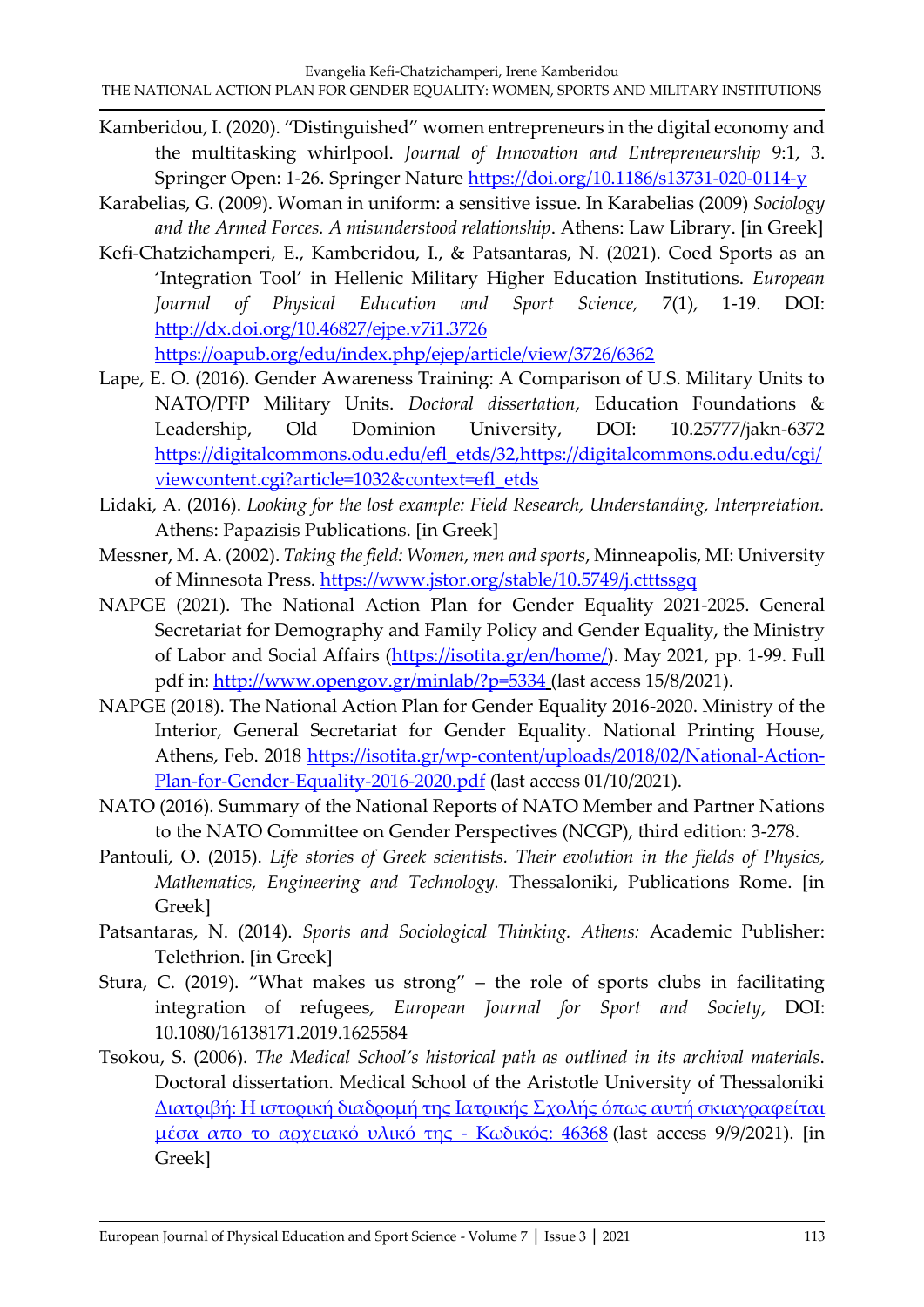- Theodorakoudis, A. (2017). The Integration of Women in the Greek Army (Problems-Perspectives), *14th C*onference of the European Research Group on Military and Society (ERGOMAS), hosted by the Hellenic Army Academy, Athens, Greece, 26- 30/06/2017.
- Tzogani, H. (2017). The Status of Women Pilots in the Hellenic Air Force**.** The 14th *C*onference of the European Research Group on Military and Society (ERGOMAS), hosted by the Hellenic Army Academy, Athens, Greece, 26- 30/06/2017.

Creative Commons licensing terms

Authors will retain the copyright of their published articles agreeing that a Creative Commons Attribution 4.0 International License (CC BY 4.0) terms will be applied to their work. Under the terms of this license, no permission is required from the author(s) or publisher for members of the community to copy, distribute, transmit or adapt the article content, providing a proper, prominent and unambiguous attribution to the authors in a manner that makes clear that the materials are being reused under permission of a Creative Commons License. Views, opinions and conclusions expressed in this research article are views, opinions and conclusions of the author(s). Open Access Publishing Group and European Journal of Physical Education and Sport Science shall not be responsible or answerable for any loss, damage or liability caused in relation to/arising out of conflict of interests, copyright violations and inappropriate or inaccurate use of any kind content related or integrated on the research work. All the published works are meeting the Open Access Publishing requirements and can be freely accessed, shared, modified, distributed and used in educational, commercial and non-commercial purposes under [a Creative Commons attribution 4.0 International License \(CC BY 4.0\).](https://creativecommons.org/licenses/by/4.0/)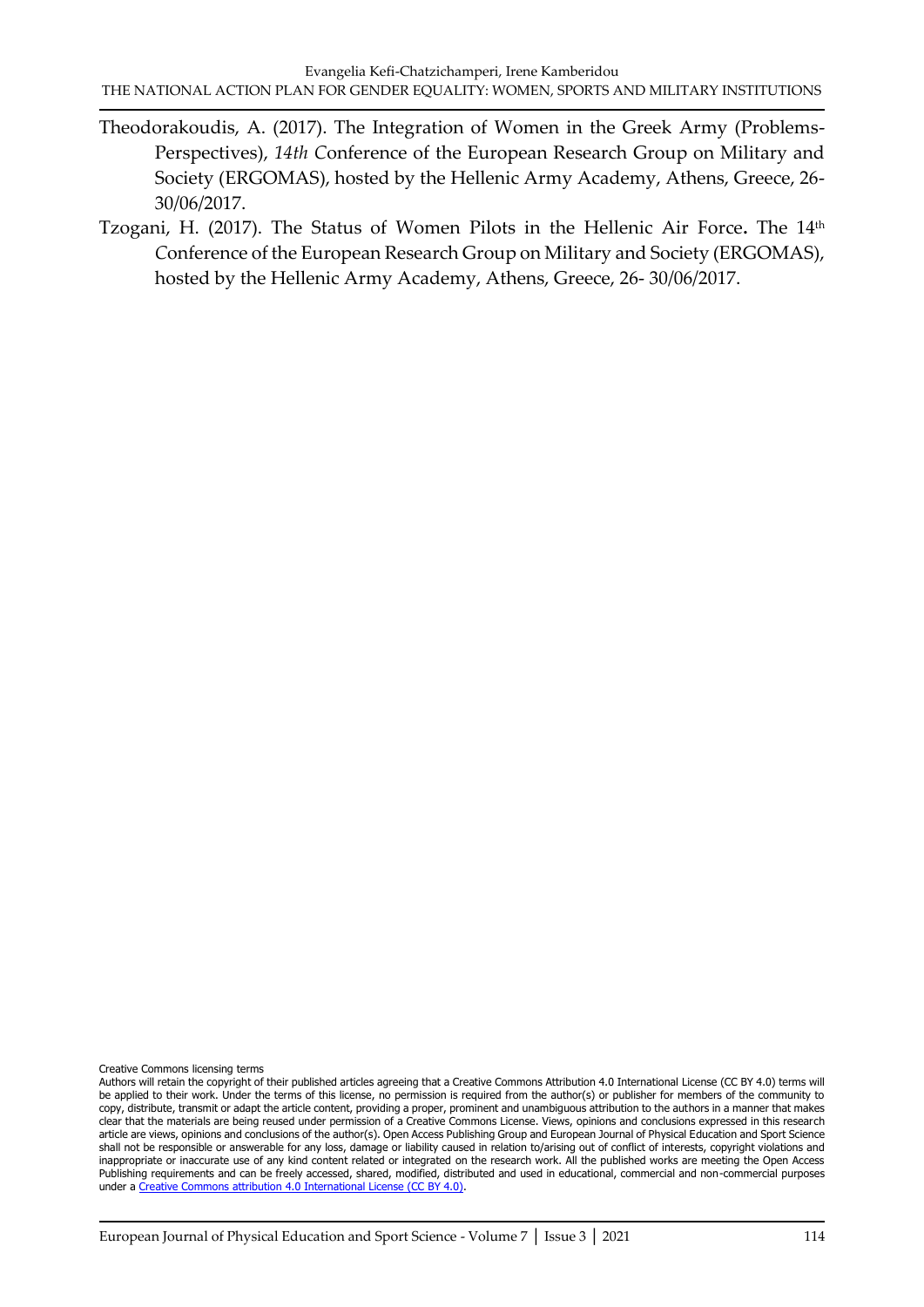#### **Endnotes**

i Interview in *Athena 9,84*: "The countdown to the presentation of the new National Action Plan for Gender Equality 2021-2025 has begun" [https://www.athina984.gr/en/2021/02/22/paroysiazetai-syntoma-to](https://www.athina984.gr/en/2021/02/22/paroysiazetai-syntoma-to-ethniko-schedio-drasis-gia-tin-isotita-ton-fylon-2021-2025/)[ethniko-schedio-drasis-gia-tin-isotita-ton-fylon-2021-2025/](https://www.athina984.gr/en/2021/02/22/paroysiazetai-syntoma-to-ethniko-schedio-drasis-gia-tin-isotita-ton-fylon-2021-2025/) (last access September 12, 2021)

ii The deadline for submitting proposals, recommendations or comments extended to August 20, 2021 (NAPGE, 2021).

iii The Minister of Labor and Social Affairs, Kostis Hatzidakis, on July 13, 2021, posted for public consultation/discussion the digital version of the National Action Plan for Gender Equality 2021-2025 on the official website <http://www.opengov.gr/minlab/?p=5334>. Every public body, social partner and stakeholder was invited to participate in the open public consultation by submitting any comments and suggestions.

ivMinistry of Culture and Sports in Greece:<https://www.culture.gov.gr/en/SitePages/default.aspx>

<sup>v</sup> Analytically see: Law No. 4531/2018 on the (I) Ratification of the Council of Europe Convention on the Prevention and Combating of Violence Against Women and Domestic Violence and Adaptation of the Greek Legislation, (II) Incorporating the Framework Decision No. 2005/214/JHA, as amended by Framework Decision 2009/299/JHA, on the Application of the Principle of Mutual Recognition to Financial Penalties, and III) Other Provisions of the Ministry of Justice, Transparency and Human Rights and Other Provisions <https://wipolex.wipo.int/en/legislation/details/18209>

See: Istanbul Convention: All member states must ratify it without delay, say MEPs [https://www.europarl.europa.eu/news/en/press-room/20191121IPR67113/istanbul-convention-all](https://www.europarl.europa.eu/news/en/press-room/20191121IPR67113/istanbul-convention-all-member-states-must-ratify-it-without-delay-say-meps)[member-states-must-ratify-it-without-delay-say-meps](https://www.europarl.europa.eu/news/en/press-room/20191121IPR67113/istanbul-convention-all-member-states-must-ratify-it-without-delay-say-meps)

vi GREVIO is the independent expert body responsible for monitoring the implementation of the Council of Europe Convention on Preventing and Combating Violence against Women and Domestic Violence (Istanbul Convention) by the Parties [\(https://www.coe.int/en/web/istanbul-convention/grevio\)](https://www.coe.int/en/web/istanbul-convention/grevio)

vii "In Greek legislation, the term *vulnerable social groups* describes population categories that have unequal opportunities in education, finding work and generally living in dignity and are at greater risk of experiencing poverty and social exclusion. Indicatively, features considered to be linked with such unequal opportunities are psychomotor problems, chronic health problems, geographical exclusion, lack of access to information, lack of substantial educational qualifications and skills, etc" (KETHI 2013 in NAPGE, 2018: 14).

viii See chapter titled: Social inclusion and equal treatment of women who are subject to multiple discrimination, pp. 12-27.

ix See detailed table of National Action Plan for Gender Equality 2016-2020 (NAPGE, 2018: 83-86).

<sup>x</sup> Such as studies focusing on sport as a tool or means that contributes to refugee integration processes. For example, since refugees have joined over 3,000 sport clubs in Germany, Stura's (2019) study examines possible factors in sport clubs that may support or delay refugees' integration. She conducted semistructured interviews with 35 refugees and 32 professional and voluntary staff members from 15 German sport clubs. Her results show that coaches, team members, and club leadership play a major role in helping refugees overcome challenges, facilitating integration. However, studies on coed sport's ability to facilitate integration, and encourage equality and inclusion are extremely rare (Cohen & Melton, 2014), but even scarcer is research on mixed-gender or coed sport activities in the military.

xi On March 6, 1986 the Greek Parliament passed a law stipulating that Greek men and women have equal rights and obligations (Law 1414, par. 2, article 4), article 16 of the law stating that education is free for all Greek citizens (male and female), and this includes the Hellenic Armed Forces and the Hellenic Military Academies/Schools which are higher education institutions.

xii Available in [https://www.haf.gr/2019/07/orkomosia-neon-anthyposminagon-tis-polemikis-aeroporias](https://www.haf.gr/2019/07/orkomosia-neon-anthyposminagon-tis-polemikis-aeroporias-at037-2019/)[at037-2019/](https://www.haf.gr/2019/07/orkomosia-neon-anthyposminagon-tis-polemikis-aeroporias-at037-2019/) retrieved on 25/7/2021.

xiii "Since the academic year 2005-2006, the Academic training of the students of the Military Nursing Academy is offered by the Department of Nursing of the National and Kapodistrian University of Athens,